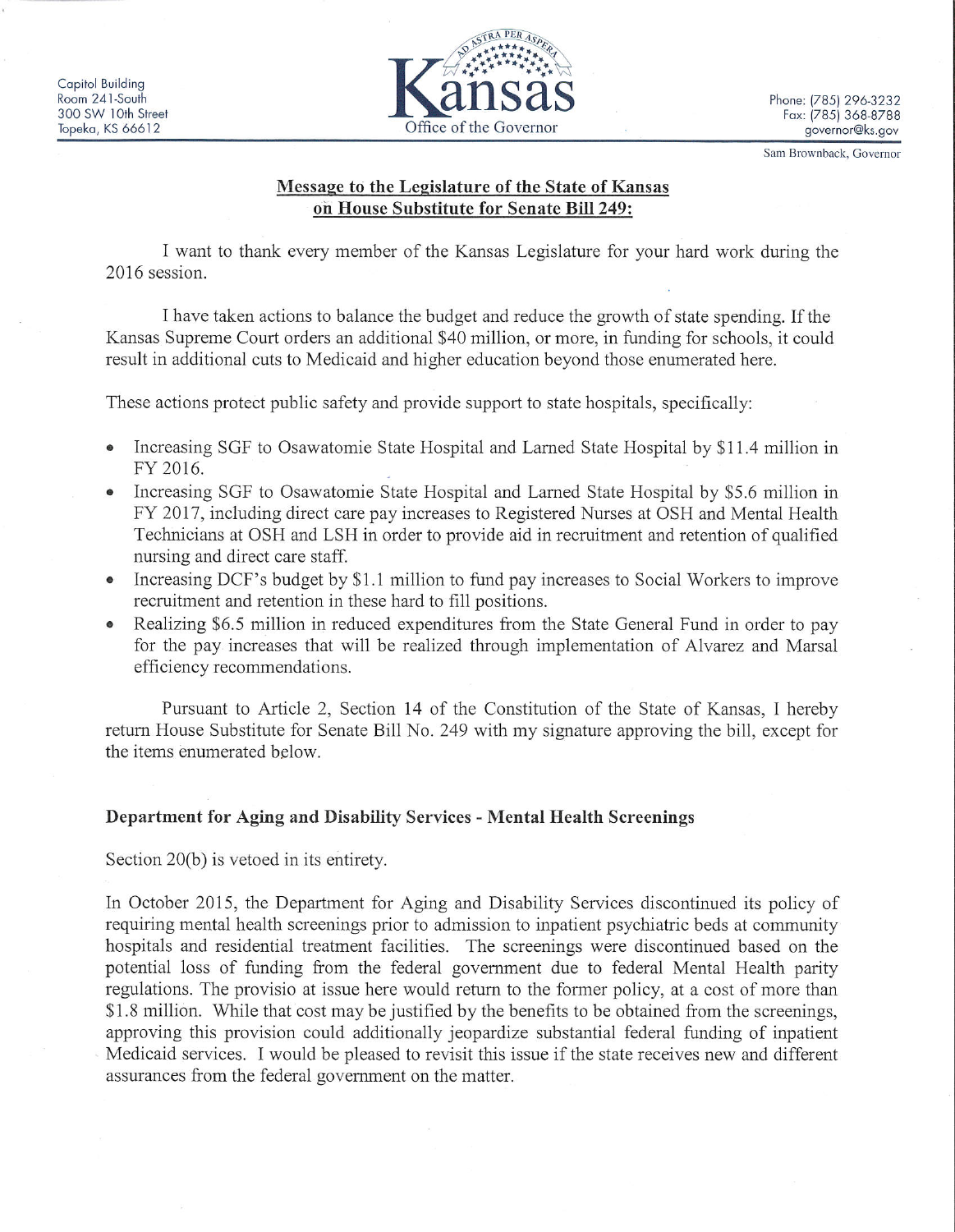## **KPERS-Transfer of Tobacco Litigation Settlement Revenue**

Section  $50(c)$  is vetoed in its entirety.

House Substitute for SB 249 states that if KPERS employer contributions for any state agency is lapsed or transferred in FY 2016, the amount will be certified and repaid with interest of 8.0 percent per annum to the KPERS retirement fund from the State General Fund. The five repayment provisions are prescribed as follows:

- a. The amount of which the actual tax receipt revenues to the State General Fund exceeds the April, 2017, joint estimate of revenue shall repay the KPERS amount lapsed or transferred.
- b. The amount of which the actual tax receipt revenues to the State General Fund exceeds the April, 2018, joint estimate of revenue shall repay the KPERS amount lapsed or transferred.
- c. The amount received from master tobacco settlement litigation revenue in excess of expenditures or transfers that have been made from the Key Endowment for Youth Fund as provided by law in FY 2017 shall be used to repay the KPERS amount lapsed or transferred.
- d. The amount received from master tobacco settlement litigation revenue in excess of expenditures or transfers that have been made from the Key Endowment for Youth Fund as provided by law in FY 2018 shall be used to repay the KPERS amount lapsed or transferred; and
- e. Any amounts remaining to be repaid from the amount lapsed or transferred in FY 2016 will be repaid from the State General Fund by June 30, 2018.

The excess master tobacco settlement litigation revenue is estimated to be \$16.0 million in FY 2017. In order to increase the State General Fund ending balance by \$16.0 million and guard against further reductions to Medicaid and Higher Education, the proviso prescribing excess master tobacco settlement litigation revenue be used to repay the KPERS amount lapsed or transferred in FY 2016 is vetoed. The remaining four provisions relating to the repayment of KPERS employer contributions lapsed or transferred in FY 2016 will remain.

- rannlock

Sam Brownback, Governor

Dated: May 18, 2016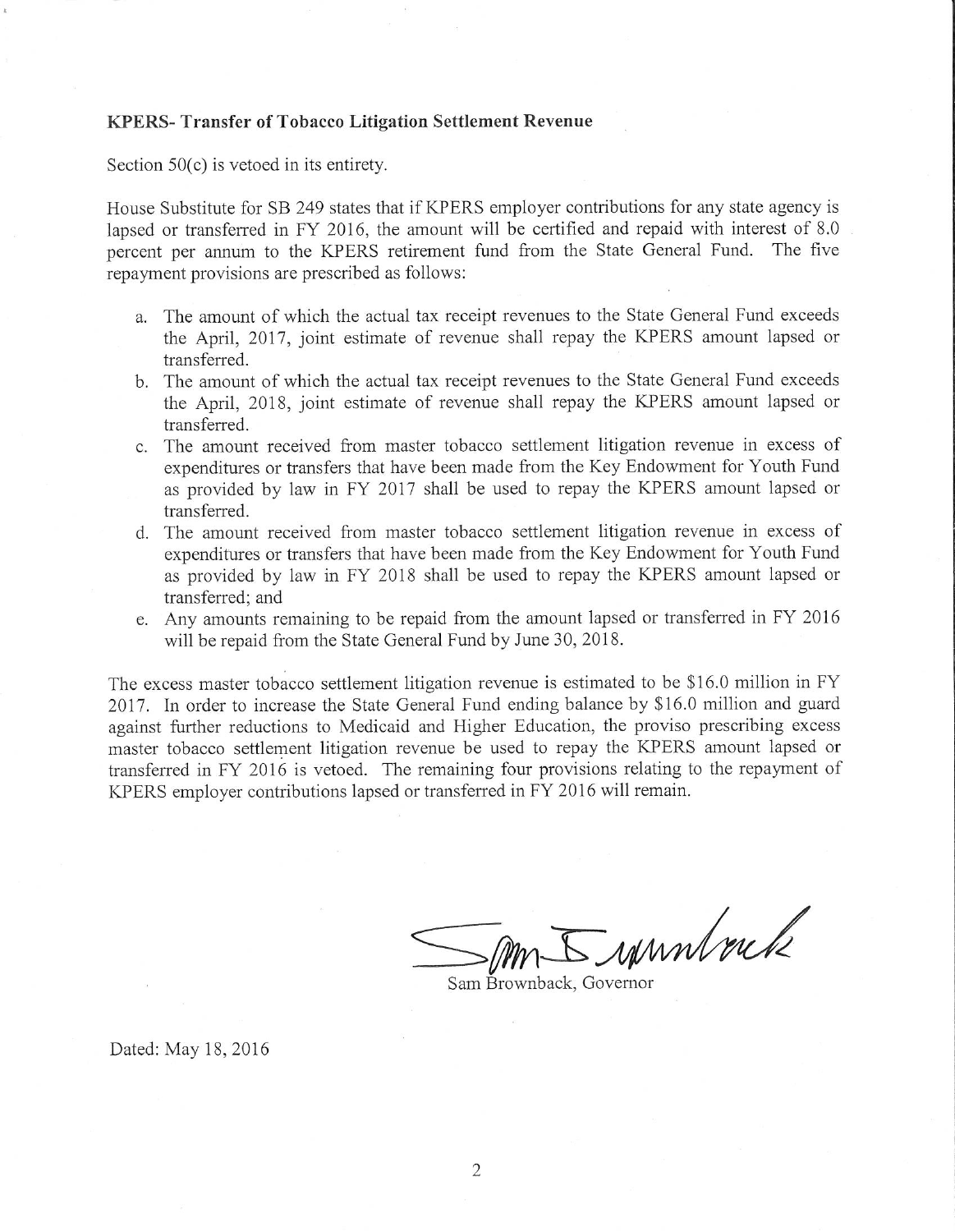### House Substitute for SENATE BILL No. 249

AN ACT making and concerning appropriations for fiscal years ending June 30, 2016, June 30, 2017, and June 30, 2018, for state agencies; authorizing and directing payment of certain claims against the state; authorizing certain transfers, capital improvement projects and fees, imposing certain restrictions and limitations, and directing or authorizing certain receipts, disbursements, procedures and acts incidental to the foregoing; amending K.S.A. 2015 Supp. 74-4914d, as amended by section 106 of House Substitute for Senate Bill No. 161, 74-4920, as amended by section 107 of 2016 House Substitute for Senate Bill No. 161, and 74-99b34, as amended by section 109 of 2016 House Substitute for Senate Bill No. 161, and repealing the existing sections.

#### *Be it enacted by the Legislature of the State of Kansas:*

Section 1. (a) For the fiscal years ending June 30, 2016, June 30, 2017, and June 30, 2018, appropriations are hereby made, restrictions and limitations are hereby imposed, and transfers, capital improvement projects, fees, receipts, disbursements, procedures and acts incidental to the foregoing are hereby directed or authorized as provided in this act.

(b) The agencies named in this act are hereby authorized to initiate and complete the capital improvement projects specified and authorized by this act or for which appropriations are made by this act, subject to the restrictions and limitations imposed by this act.

(c) This act shall be known and may be cited as the omnibus appropriation act of 2016 and shall constitute the omnibus reconciliation spending limit bill for the 2016 regular session of the legislature for purposes of K.S.A. 75-6702(a), and amendments thereto.

(d) The appropriations made by this act shall not be subject to the provisions of K.S.A. 46-155, and amendments thereto.

Sec. 2. (a) The department of corrections is hereby authorized and directed to pay the following amount from the operating expenditures account of the state general fund for a refund of supervision fees to the following claimant:

#### Scott Davis

| 767 S Drury Lane                                                                                                                                                                                                                                            | \$50.00  |  |
|-------------------------------------------------------------------------------------------------------------------------------------------------------------------------------------------------------------------------------------------------------------|----------|--|
|                                                                                                                                                                                                                                                             |          |  |
| (b) The department of corrections is hereby authorized and directed<br>to pay the following amounts from the Lansing correctional facility —<br>facilities operations account of the state general fund for property lost to<br>the following claimants:    |          |  |
| Randy Pioletti #39725                                                                                                                                                                                                                                       |          |  |
| P. O. Box 2                                                                                                                                                                                                                                                 | \$233.21 |  |
| James E. Tackett # 59193<br>P. O. Box 2                                                                                                                                                                                                                     |          |  |
|                                                                                                                                                                                                                                                             | \$30.00  |  |
| Jose Morales #71954<br>P. O. Box 2                                                                                                                                                                                                                          |          |  |
|                                                                                                                                                                                                                                                             | \$50.28  |  |
| Michael D. Wilkins #108849<br>P. O. Box 2                                                                                                                                                                                                                   |          |  |
|                                                                                                                                                                                                                                                             | \$105.33 |  |
| (c) The department of corrections is hereby authorized and directed<br>to pay the following amounts from the Hutchinson correctional facility<br>— facilities operations account of the state general fund for property lost<br>to the following claimants: |          |  |
| Charles Denmark Wagner #93947                                                                                                                                                                                                                               |          |  |
| P. O. Box 1568                                                                                                                                                                                                                                              | \$20.00  |  |
| Davett Smith II #784535<br>P. O. Box 1568                                                                                                                                                                                                                   |          |  |
|                                                                                                                                                                                                                                                             | \$199.35 |  |
| Tyron James #77522<br>P. O. Box 311                                                                                                                                                                                                                         |          |  |
|                                                                                                                                                                                                                                                             | \$17.69  |  |
| Andrew Zeiner #72623<br>P. O. Box 2                                                                                                                                                                                                                         |          |  |
|                                                                                                                                                                                                                                                             | \$41.56  |  |
| (d) The department of corrections is hereby authorized and directed                                                                                                                                                                                         |          |  |

to pay the following amounts from the El Dorado correctional facility —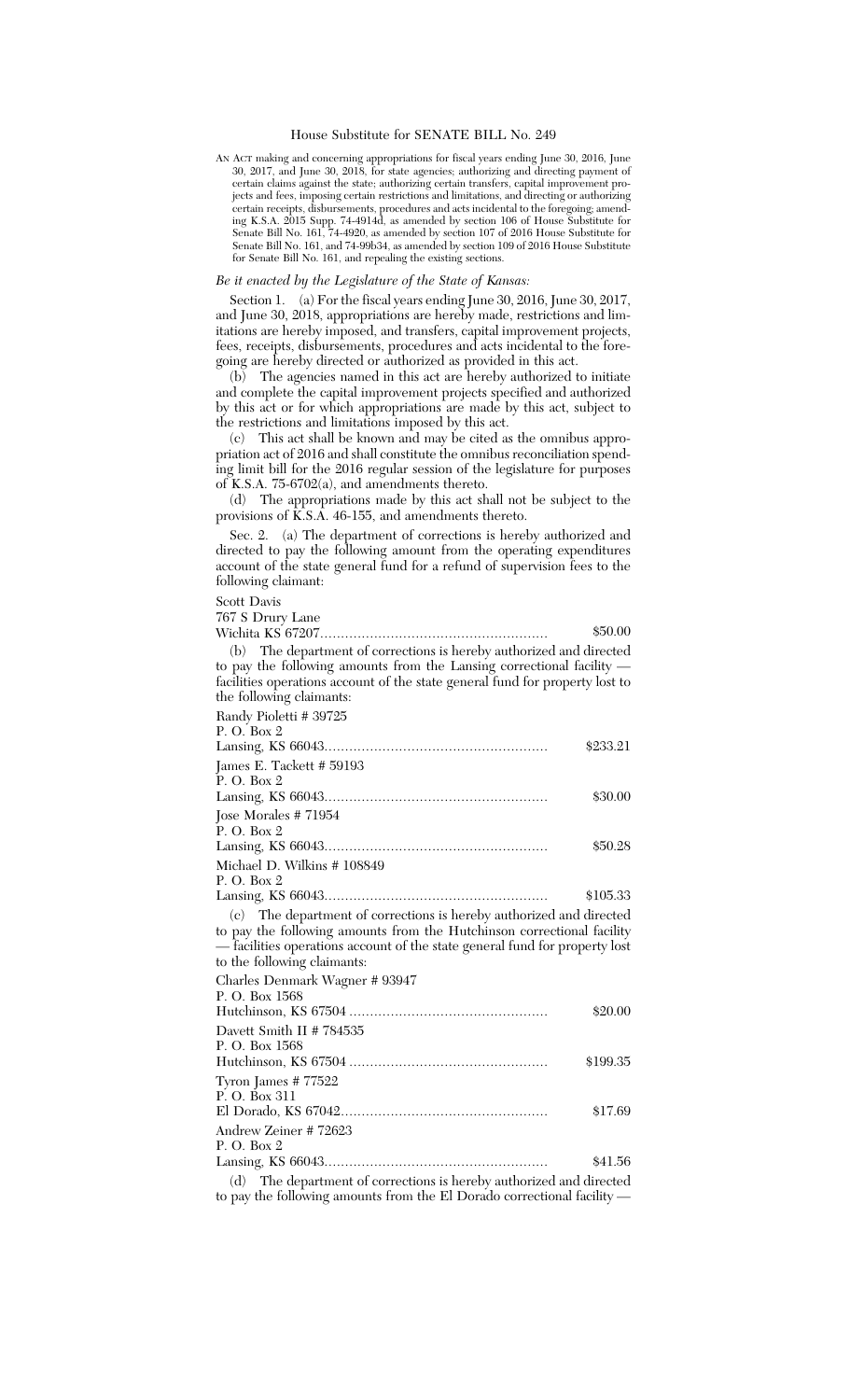House Substitute for SENATE BILL No. 249—page 2

| facilities operations account of the state general fund for property lost to<br>the following claimants:<br>Vernon J. Amos # 55009                |             |  |
|---------------------------------------------------------------------------------------------------------------------------------------------------|-------------|--|
| P. O. Box 311                                                                                                                                     |             |  |
|                                                                                                                                                   | \$5.17      |  |
| Raymond D. Boothe #79444                                                                                                                          |             |  |
| P. O. Box 311                                                                                                                                     | \$4.00      |  |
| (e) The department of corrections is hereby authorized and directed                                                                               |             |  |
| to pay the following amount from the correctional industries fund of the<br>state general fund for incorrect invoicing to the following claimant: |             |  |
| Landers Segal Color Co. Inc. DBA Lansco Colors<br>1 Blue Hill Plaza, P. O. Box 1685                                                               |             |  |
|                                                                                                                                                   | \$6,506.21  |  |
| Sec. 3. The department for aging and disability services is hereby<br>authorized and directed to pay the following amount from the Larned         |             |  |
| state hospital — operating expenditures account of the state general fund                                                                         |             |  |
| for property lost to the following claimant:                                                                                                      |             |  |
| Donald W. Rhyne                                                                                                                                   |             |  |
| 2601 Gabriel Avenue                                                                                                                               |             |  |
|                                                                                                                                                   | \$636.23    |  |
| Sec. 4. The adjutant general is hereby authorized and directed to pay                                                                             |             |  |
| the following amount from the operating expenditures account of the<br>state general fund for a settlement agreement to the following claimant:   |             |  |
| Michaela Isch                                                                                                                                     |             |  |
| 219 Park St.                                                                                                                                      |             |  |
|                                                                                                                                                   | \$4,000.00  |  |
| Sec. 5. There is hereby appropriated from the state general fund, as                                                                              |             |  |
| reimbursements for legal costs incurred for sexually violent predator pro-<br>ceedings, the following amounts to the following claimants:         |             |  |
| County Treasurer                                                                                                                                  |             |  |
| McPherson County                                                                                                                                  |             |  |
| County Treasurer                                                                                                                                  | \$37,400.79 |  |
| <b>Butler County</b>                                                                                                                              |             |  |
| 205 W Central                                                                                                                                     |             |  |
|                                                                                                                                                   | \$24,017.43 |  |
| Sec. 6. The department of revenue is hereby authorized and directed                                                                               |             |  |
| to pay the following amounts from the motor-vehicle fuel tax refund fund,                                                                         |             |  |
| for claims not filed within the statutory filing period prescribed in K.S.A.<br>79-3458, and amendments thereto, to the following claimants:      |             |  |
| Bell, Kenneth                                                                                                                                     |             |  |
| 1979 N 300 Rd.                                                                                                                                    |             |  |
|                                                                                                                                                   | \$51.00     |  |
| Canaan Well Service Inc.                                                                                                                          |             |  |
| 1401 N Park                                                                                                                                       |             |  |
|                                                                                                                                                   | \$758.39    |  |
| Dustrol Inc.<br>P.O. Box 309                                                                                                                      |             |  |
|                                                                                                                                                   | \$138.02    |  |
| Garten Bros Inc.                                                                                                                                  |             |  |
| 2305 Fair Rd.                                                                                                                                     |             |  |
|                                                                                                                                                   | \$280.80    |  |
| Golf Club of Kansas                                                                                                                               |             |  |
| P.O. Box 6984                                                                                                                                     |             |  |
|                                                                                                                                                   | \$702.22    |  |
| Hasenkamp, Dan<br>375 F Road                                                                                                                      |             |  |
|                                                                                                                                                   | \$481.68    |  |
| Horgan, Timothy P.                                                                                                                                |             |  |
| 15700 Trowbridge Rd.                                                                                                                              |             |  |
|                                                                                                                                                   | \$37.08     |  |
| Katy Parsons Golf Club                                                                                                                            |             |  |
| P.O. Box 376                                                                                                                                      | \$33.00     |  |
|                                                                                                                                                   |             |  |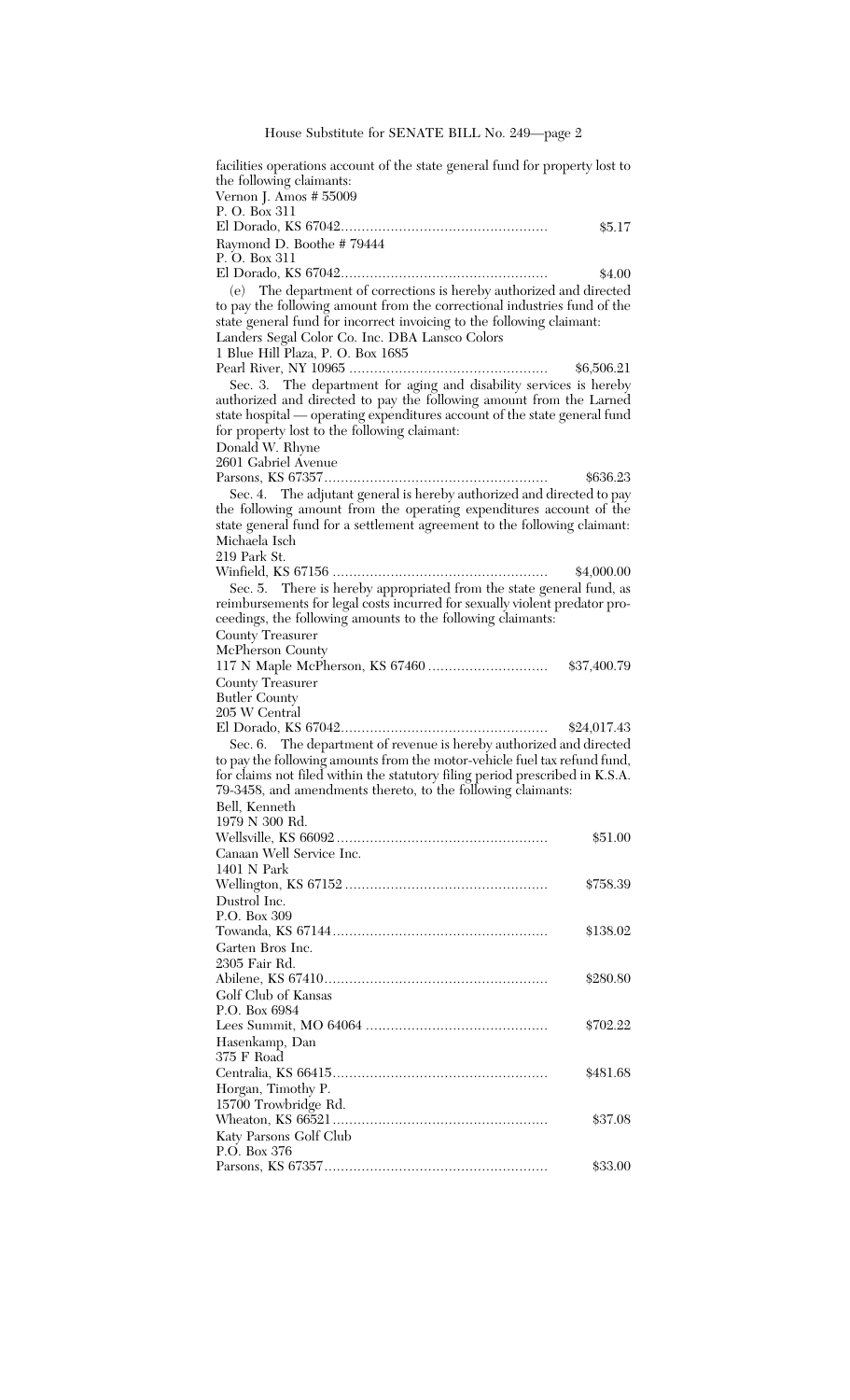House Substitute for SENATE BILL No. 249—page 3

| Moxley, Tom J.          |            |
|-------------------------|------------|
| 1852 S 200 Rd.          |            |
|                         | \$162.00   |
| Pennys Concrete Inc.    |            |
| 23400 W 82nd St.        |            |
|                         | \$6,073.70 |
| Red Bee Ranch           |            |
| 953 S Greenwich Rd.     |            |
|                         | \$104.28   |
| Strobel, John R.        |            |
| 31464 N Hwy. 59         |            |
|                         | \$366.34   |
| USD 282 Howard          |            |
| P.O. Box $607$          |            |
|                         | \$4,188.94 |
| USD 247 Cherokee        |            |
| 506 S Smelter           |            |
|                         | \$9,177.71 |
| Vestring, Louis         |            |
| 9872 NE Stony Creek Rd. |            |
|                         | \$282.96   |
| White, John T.          |            |
| P.O. Box 114            |            |
|                         | \$105.72   |

Sec. 7. (a) Except as otherwise provided in sections 2 through 6 of this act, the director of accounts and reports is hereby authorized and directed to draw warrants on the state treasurer in favor of the claimants specified in sections 2 through 6 of this act, upon vouchers duly executed by the state agencies directed to pay the amounts specified in such sections to the claimants or their legal representatives or duly authorized agents, as provided by law.

(b) The director of accounts and reports shall secure prior to the payment of any amount to any claimant, other than amounts authorized to be paid pursuant to section 6 of this act, as motor-vehicle fuel tax refunds or as transactions between state agencies as provided in sections 2 through 6 of this act, a written release and satisfaction of all claims and rights against the state of Kansas and any agencies, officers and employees of the state of Kansas regarding their respective claims.

Sec. 8.

## STATE BOARD OF VETERINARY EXAMINERS

(a) On July 1, 2016, the director of accounts and reports shall transfer all moneys in the veterinary examiners fee fund of the Kansas department of agriculture to the veterinary examiners fee fund of the state board of veterinary examiners. On July 1, 2016, all liabilities of the veterinary examiners fee fund of the Kansas department of agriculture are hereby transferred to and imposed on the veterinary examiners fee fund of the state board of veterinary examiners and the veterinary examiners fee fund of the Kansas department of agriculture is hereby abolished.

Sec. 9.

## LEGISLATIVE COORDINATING COUNCIL

(a) In addition to the other purposes for which expenditures may be made by the above agency from the legislative coordinating council operations account of the state general fund for fiscal year 2017, expenditures shall be made by the above agency from the legislative coordinating council — operations account of the state general fund for fiscal year 2017 for the director of legislative administrative services, under the direction of the legislative coordinating council, to administer and supervise the live audio streaming of legislative proceedings: *Provided,* That in providing such live audio streaming, the director shall work in cooperation with the information network of Kansas, inc., created by K.S.A. 74-9303, and amendments thereto, which shall provide any services and equipment that the director and the board of the information network of Kansas, inc., have agreed upon and that the director determines to be necessary for the provision of such live audio streaming.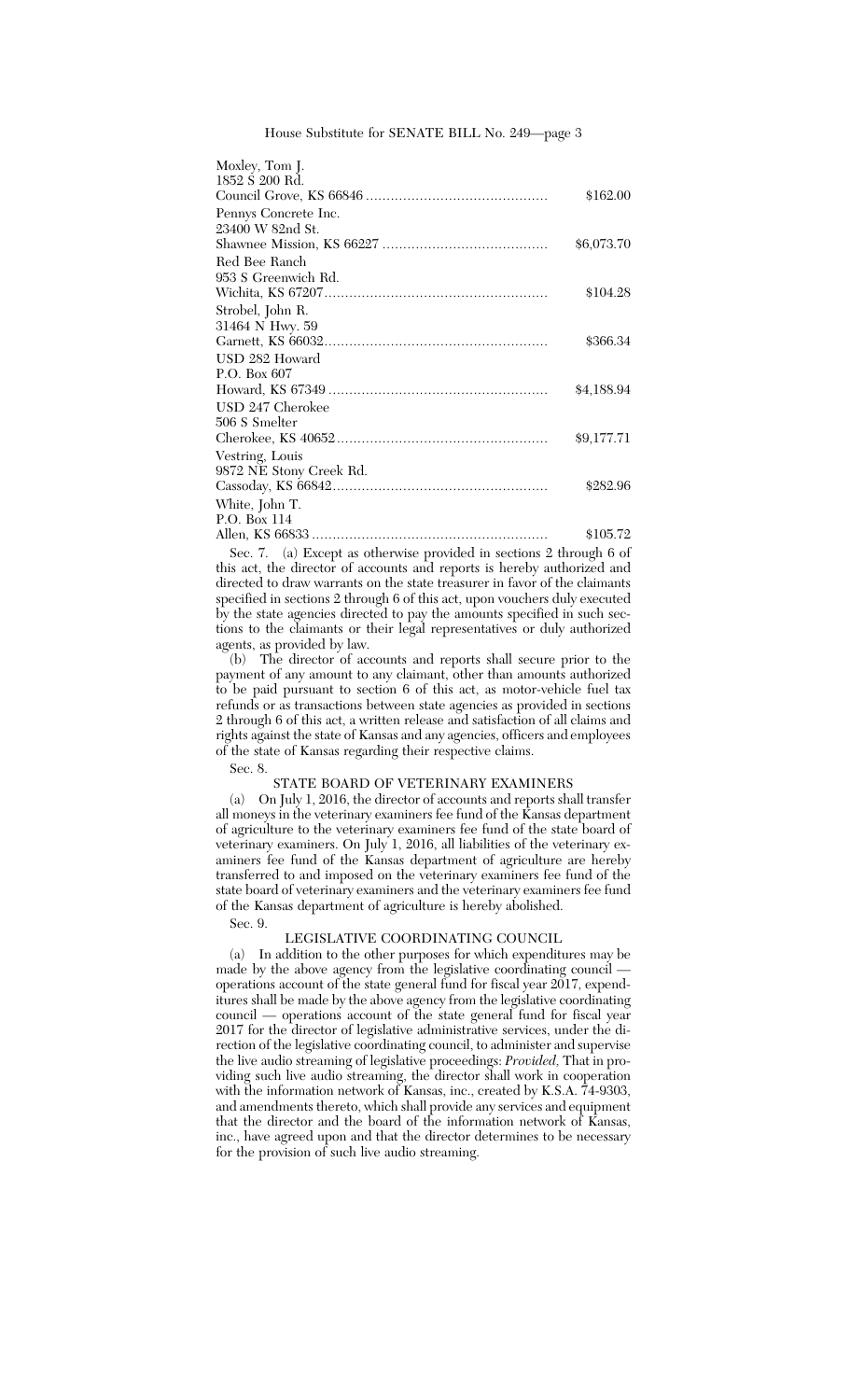Sec. 10.

#### SECRETARY OF STATE

(a) There is appropriated for the above agency from the state general fund for the fiscal year ending June 30, 2017, the following:

Publication of proposed constitutional amendments ........ \$29,833 Sec. 11.

DEPARTMENT OF ADMINISTRATION

(a) On the effective date of this act, the expenditure limitation established for the fiscal year ending June 30, 2016, by section 80(c) of chapter 104 of the 2015 Session Laws of Kansas, on the Docking state office building rehab, repair and razing fund of the department of administration is hereby decreased from no limit to \$0.

(b) On the effective date of this act, the provisions of section 80(d) of chapter 104 of the 2015 Session Laws of Kansas are hereby declared to be null and void and shall have no force and effect.

Sec. 12.

#### DEPARTMENT OF ADMINISTRATION

(a) On or before June 30, 2017, the secretary of administration: (1) Shall determine the amount of moneys appropriated in each account of the state general fund or each special revenue fund or funds appropriated for fiscal year 2017 for the executive branch agencies that are not required to be expended or encumbered due to the department of administration implementing procurement and risk management recommendations, modifying any state employee insurance and benefit program, or implementing any other efficiency recommendation made to the 2016 legislature by the Kansas statewide efficiency review; and (2) shall certify each such amount to the director of the budget, accompanied by such other information with respect thereto as may be prescribed by the director of the budget: *Provided,* That, on or before June 30, 2017, the director of the budget shall certify each amount appropriated from the state general fund, which is certified by the secretary of administration pursuant to this section, to the director of accounts and reports and upon receipt of each such certification, the amount so certified is hereby lapsed: *Provided further,* That, on or before June 30, 2017, the director of the budget shall certify each amount appropriated from each special revenue fund or funds, which is certified by the secretary of administration pursuant to this section, to the director of accounts and reports and upon receipt of each such certification, the amount so certified is hereby transferred to the state general fund: *And provided further,* That, at the same time as the director of the budget transmits each such certification to the director of accounts and reports, the director of the budget shall transmit a copy of each such certification to the director of legislative research: *And provided further,* That the aggregate of all amounts lapsed from appropriations from the state general fund and amounts transferred from special revenue funds pursuant to this subsection, shall be equal to \$6,500,000 or more.

(b) During the fiscal year ending June 30, 2017, the director of the budget may transfer any part of any item of appropriation due to the department of administration implementing procurement and risk management recommendations; modifying any state employee insurance and benefit program; or implementing any other efficiency recommendation made to the 2016 legislature by the Kansas statewide efficiency review in any executive branch agency account of the state general fund or any special revenue fund or funds appropriated for fiscal year 2017 for such executive branch agency to another item of appropriation for the same purposes in any other executive branch agency account of the state general fund or any special revenue fund or funds appropriated for fiscal year 2017 for such other executive branch agency. The director of the budget shall certify each such amount transferred and shall transmit a copy of each such certification to the director of legislative research.

(c) On July 1, 2016, the expenditure limitation established for the fiscal year ending June 30, 2017, by section 81(c) of chapter 104 of the 2015 Session Laws of Kansas, on the Docking state office building rehab, repair and razing fund of the department of administration is hereby decreased from no limit to \$0.

(d) On July 1, 2016, the provisions of section 81(d) of chapter 104 of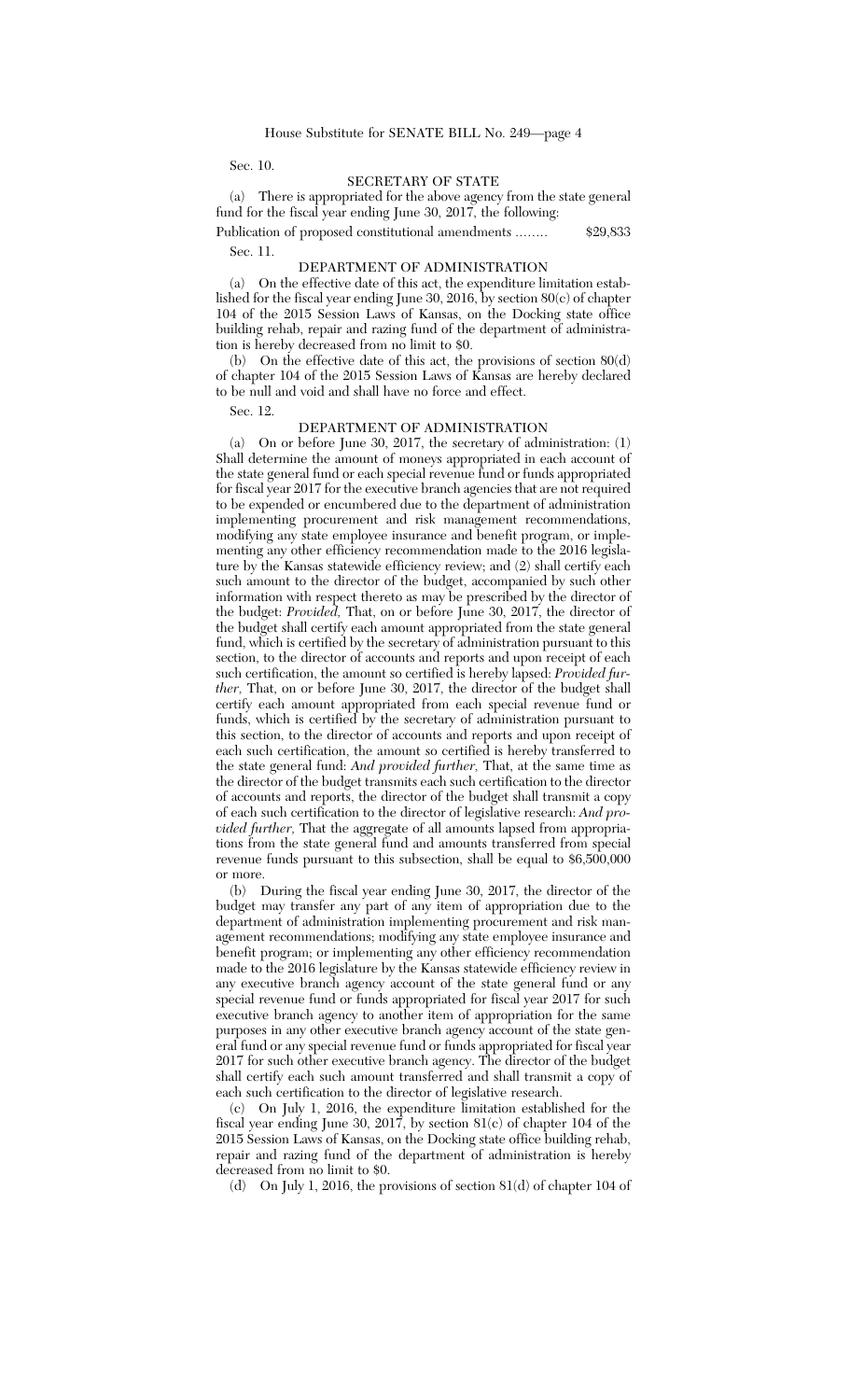the 2015 Session Laws of Kansas are hereby declared to be null and void and shall have no force and effect.

(e) During the fiscal year ending June 30, 2017, in addition to the other purposes for which expenditures may be made by the above agency from moneys appropriated from the state general fund or any special revenue fund or funds for the above agency for fiscal year 2017 by chapter 104 of the 2015 Session Laws of Kansas, 2016 House Substitute for Senate Bill No. 161, this or other appropriation act of the 2016 or 2017 regular session of the legislature, expenditures may be made by the above agency from the state general fund or from any special revenue fund or funds for fiscal year 2017, for the secretary of administration, as part of the system of payroll accounting formulated under K.S.A. 75-5501, and amendments thereto, to establish a payroll deduction plan for the purpose of allowing insurers, who are authorized to do business in the state of Kansas, to offer to state employees accident, disability, specified disease and hospital indemnity products which may be purchased by such employees: *Provided, however*, That any such insurer and indemnity product shall be approved by the Kansas state employees health care commission prior to the establishment of such payroll deduction: *Provided,* That upon notification of an employing agency's receipt of written authorization by any state employee, the director of accounts and reports shall make periodic deductions of amounts as specified in such authorization from the salary or wages of such state employee for the purpose of purchasing such indemnity products: *Provided further,* That, subject to the approval of the secretary of administration, the director of accounts and reports may prescribe procedures, limitations and conditions for making payroll deductions pursuant to this section.

Sec. 13.

## DEPARTMENT OF ADMINISTRATION

(a) During the fiscal year ending June 30, 2018, in addition to the other purposes for which expenditures may be made by the above agency from moneys appropriated from the state general fund or any special revenue fund or funds for the above agency for fiscal year 2018 by chapter 104 of the 2015 Session Laws of Kansas, 2016 House Substitute for Senate Bill No. 161, this or other appropriation act of the 2016, 2017 or 2018 regular session of the legislature, expenditures may be made by the above agency from the state general fund or from any special revenue fund or funds for fiscal year 2018, for the secretary of administration, as part of the system of payroll accounting formulated under K.S.A. 75-5501, and amendments thereto, to establish a payroll deduction plan, for the purpose of allowing insurers, who are authorized to do business in the state of Kansas, to offer to state employees accident, disability, specified disease and hospital indemnity products which may be purchased by such employees: *Provided, however*, That any such insurer and indemnity product shall be approved by the Kansas state employees health care commission prior to the establishment of such payroll deduction: *Provided,* That upon notification of an employing agency's receipt of written authorization by any state employee, the director of accounts and reports shall make periodic deductions of amounts as specified in such authorization from the salary or wages of such state employee for the purpose of purchasing such indemnity products: *Provided further,* That, subject to the approval of the secretary of administration, the director of accounts and reports may prescribe procedures, limitations and conditions for making payroll deductions pursuant to this section.

Sec. 14.

#### DEPARTMENT OF REVENUE

There is appropriated for the above agency from the state general fund for the fiscal year ending June 30, 2017, the following:

MSA compliance compact ........................................... \$450,000

(b) On July 1, 2016, the expenditure limitation established for the fiscal year ending June 30, 2017, pursuant to section 34(c) of 2016 House Substitute for Senate Bill No. 161 on the division of vehicles operating fund (565-00-2089-2020) of the department of revenue is hereby increased from \$47,475,191 to \$48,165,032.

(c) On July 1, 2016, the amount of \$11,481,784 authorized by section 89(c) of chapter 104 of the 2015 Session Laws of Kansas to be transferred by the director of accounts and reports from the state highway fund of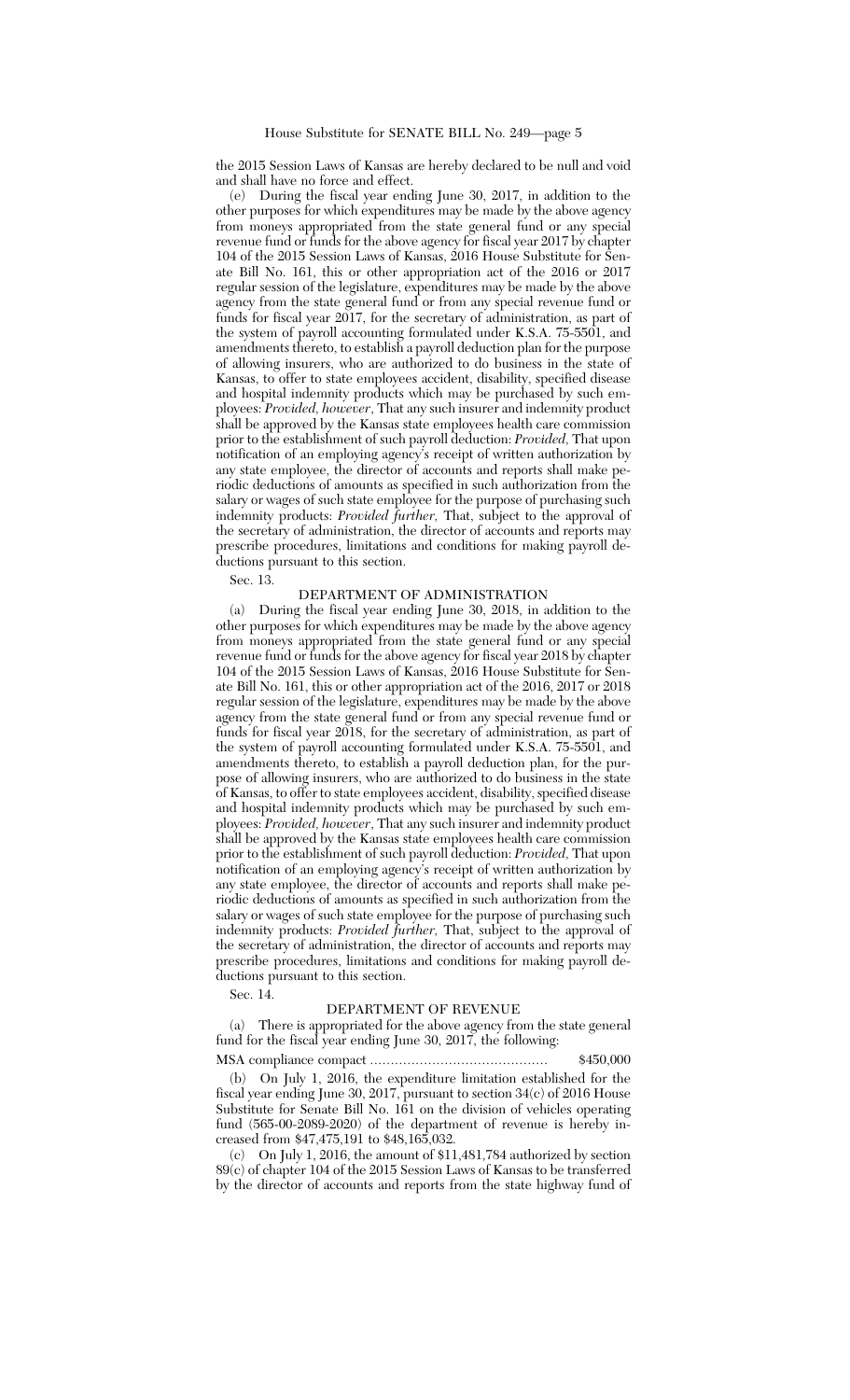the department of transportation to the division of vehicles operating fund of the department of revenue on July 1, 2016, October 1, 2016, January 1, 2017, and April 1, 2017, is hereby increased to \$11,513,742.

Sec. 15.

## KANSAS LOTTERY

(a) On the effective date of this act, the aggregate of the amounts authorized by section 90(b) of chapter 104 of the 2015 Session Laws of Kansas to be transferred from the lottery operating fund to the state gaming revenues fund during the fiscal year ending June 30, 2016, is hereby increased from \$74,700,000 to \$76,500,000.

Sec. 16.

#### DEPARTMENT OF COMMERCE

(a) There is appropriated for the above agency from the state general fund for the fiscal year ending June 30, 2017, the following:

KBA grant commitments ............................................. \$6,570,000 *Provided,* That, if 2016 Senate Bill No. 474, or any other legislation which allows the board of the Kansas bioscience authority to sell the authority or substantially all of the assets of the authority, is not passed by the legislature during the 2016 regular session and enacted into law, or if such legislation is enacted into law but such sale is not completed, then the \$6,570,000 appropriated for the above agency for the fiscal year ending June 30, 2017, by this section from the state general fund in the KBA grant commitments account is hereby lapsed.

Sec. 17.

## DEPARTMENT OF HEALTH AND ENVIRONMENT — DIVISION OF HEALTH CARE FINANCE

(a) On the effective date of this act, of the \$661,573,849 appropriated for the above agency for the fiscal year ending June 30, 2016, by section 104(a) of chapter 104 of the 2015 Session Laws of Kansas from the state general fund in the other medical assistance account (264-00-1000-3026), the sum of \$23,700,000 is hereby lapsed.

(b) On the effective date of this act, the expenditure limitation established for the fiscal year ending June 30, 2016, by section 43(e) of 2016 House Substitute for Senate Bill No. 161 on the medical programs fee fund (264-00-2395-0110) of the department of health and environment division of health care finance is hereby increased from \$91,292,513 to \$127,692,349.

Sec. 18.

#### DEPARTMENT OF HEALTH AND ENVIRONMENT -DIVISION OF HEALTH CARE FINANCE

(a) On July 1, 2016, of the \$676,570,074 appropriated for the above agency for the fiscal year ending June 30, 2017, by section 105(a) of chapter 104 of the 2015 Session Laws of Kansas from the state general fund in the other medical assistance account (264-00-1000-3026), the sum of \$24,178,549 is hereby lapsed.

(b) On July 1, 2016, the expenditure limitation established for the fiscal year ending June 30, 2017, by section 44(c) of 2016 House Substitute for Senate Bill No. 161 on the medical programs fee fund (264-00- 2395-0110) of the department of health and environment — division of health care finance is hereby increased from \$86,370,660 to \$130,241,472.

#### Sec. 19.

#### KANSAS DEPARTMENT FOR AGING AND DISABILITY SERVICES

(a) There is appropriated for the above agency from the state general fund for the fiscal year ending June 30, 2016, the following:

LTC — medicaid assistance — NF (039-00-1000-0520)... \$20,054,000 Mental health and retardation services aid and assistance

(039-00-1000-4001) ................................................ \$3,500,000 Osawatomie state hospital-operating expenditures (494-

00-1000-0100)........................................................ \$9,503,982 Larned state hospital-operating expenditures (410-00-

1000-0103) ............................................................ \$1,896,018

(b) On the effective date of this act, the expenditure limitation established for the fiscal year ending June 30, 2016, by section 47(g) of 2016 House Substitute for Senate Bill No. 161 on the Osawatomie state hos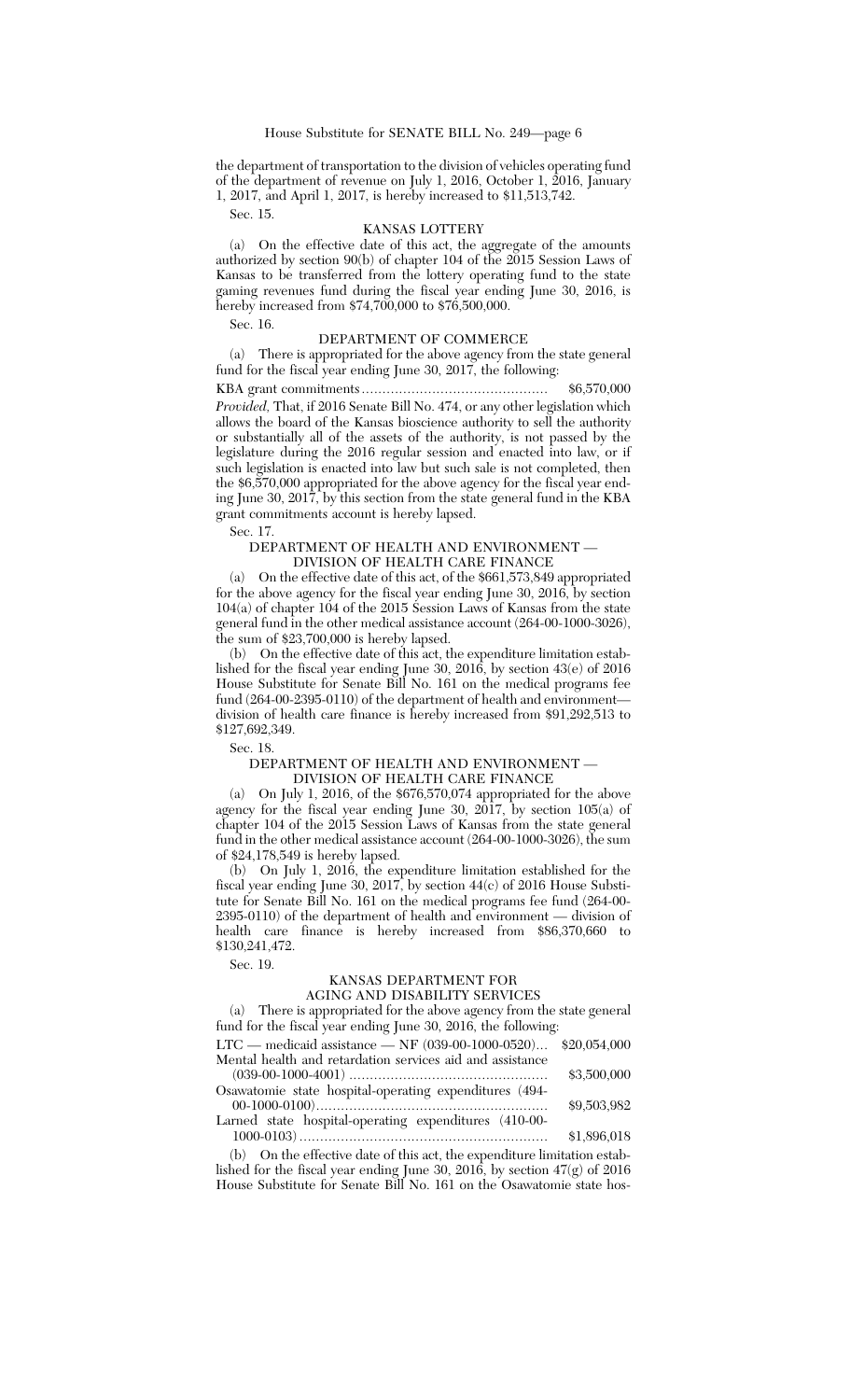pital fee fund (494-00-2079-4200) of the Kansas department for aging and disability services is hereby decreased from \$10,076,414 to \$7,667,778.

(c) On the effective date of this act, the expenditure limitation established for the fiscal year ending June 30, 2016, by section 47(k) of 2016 House Substitute for Senate Bill No. 161 on the title XIX fund (039-00- 2595-4130) of the Kansas department for aging and disability services is hereby decreased from \$45,963,785 to \$40,570,915.

Sec. 20.

#### KANSAS DEPARTMENT FOR AGING AND DISABILITY SERVICES

(a) There is appropriated for the above agency from the state general fund for the fiscal year ending June 30, 2017, the following:

 $\begin{array}{lll} \text{State operations } (039\text{-}00\text{-}1000\text{-}0801) \dots . \dots . \dots . \dots . \dots . \quad \text{\$3,855,852}\\ \text{LTC}\longrightarrow \text{Medicaid assistance} \longrightarrow \text{NF } (039\text{-}00\text{-}1000\text{-}0520) \dots \quad \text{\$23,859,549} \end{array}$  ${\rm LTC}$  — Medicaid assistance — NF  $(039\text{-}00\text{-}1000\text{-}0520)$  ..

Osawatomie state hospital-operating expenditures (494- 00-1000-0100)........................................................ \$1,289,537

Larned state hospital-operating expenditures (410-00- 1000-0103) ............................................................ \$450,000

(b) In addition to the other purposes for which expenditures may be made by the above agency for the fiscal year ending June 30, 2017, by section 109 of chapter 104 of the 2015 Session Laws of Kansas, 2016 House Substitute for Senate Bill No. 161, this or any other appropriation act of the 2016 or 2017 regular session of the legislature, expenditures shall be made by the above agency from such moneys appropriated from the state general fund or from any special revenue fund or funds for the fiscal year ending June 30, 2017, to take the necessary steps to reinstate a policy to require mental health screenings for recipients under the Kansas program of medical assistance, prior to inpatient placement: *Provided,* That the above agency shall consult with the Kansas department of health and environment regarding the implementation of such policy.

(c) (1) Notwithstanding the provisions of K.S.A. 76-12a02, and amendments thereto, in addition to the other purposes for which expenditures may be made by the above agency for the fiscal year ending June 30, 2017, by chapter 104 of the 2015 Session Laws of Kansas, 2016 House Substitute for Senate Bill No. 161, this or any other appropriation act of the 2016 or 2017 regular session of the legislature, expenditures may be made by the above agency from such moneys appropriated from the state general fund or from any special revenue fund or funds for the fiscal year ending June 30, 2017, for the secretary for aging and disability services to appoint the superintendent at any institution: *Provided,* That any superintendent appointed by a person, entity or organization under contract with the secretary shall not receive a classification of service under the Kansas civil service act.<br>(2) Notwithstanding the provi

Notwithstanding the provisions of K.S.A. 76-12a03, and amendments thereto, in addition to the other purposes for which expenditures may be made by the above agency for the fiscal year ending June 30, 2017, by chapter 104 of the 2015 Session Laws of Kansas, 2016 House Substitute for Senate Bill No. 161, this or any other appropriation act of the 2016 or 2017 regular session of the legislature, expenditures may be made by the above agency from such moneys appropriated from the state general fund or from any special revenue fund or funds for the fiscal year ending June 30, 2017, for the secretary for aging and disability services or an institution's director, or such director's authorized designee, to appoint physicians at an institution: *Provided,* That any physician appointed by a person, entity or organization under contract with the secretary shall not receive a classification of service under the Kansas civil service act.

(3) Notwithstanding the provisions of K.S.A. 76-12a04, and amendments thereto, in addition to the other purposes for which expenditures may be made by the above agency for the fiscal year ending June 30, 2017, by chapter 104 of the 2015 Session Laws of Kansas, 2016 House Substitute for Senate Bill No. 161, this or any other appropriation act of the 2016 or 2017 regular session of the legislature, expenditures may be made by the above agency from such moneys appropriated from the state general fund or from any special revenue fund or funds for the fiscal year ending June 30, 2017, for the secretary for aging and disability services or an institution's director, or such director's authorized designee, to ap-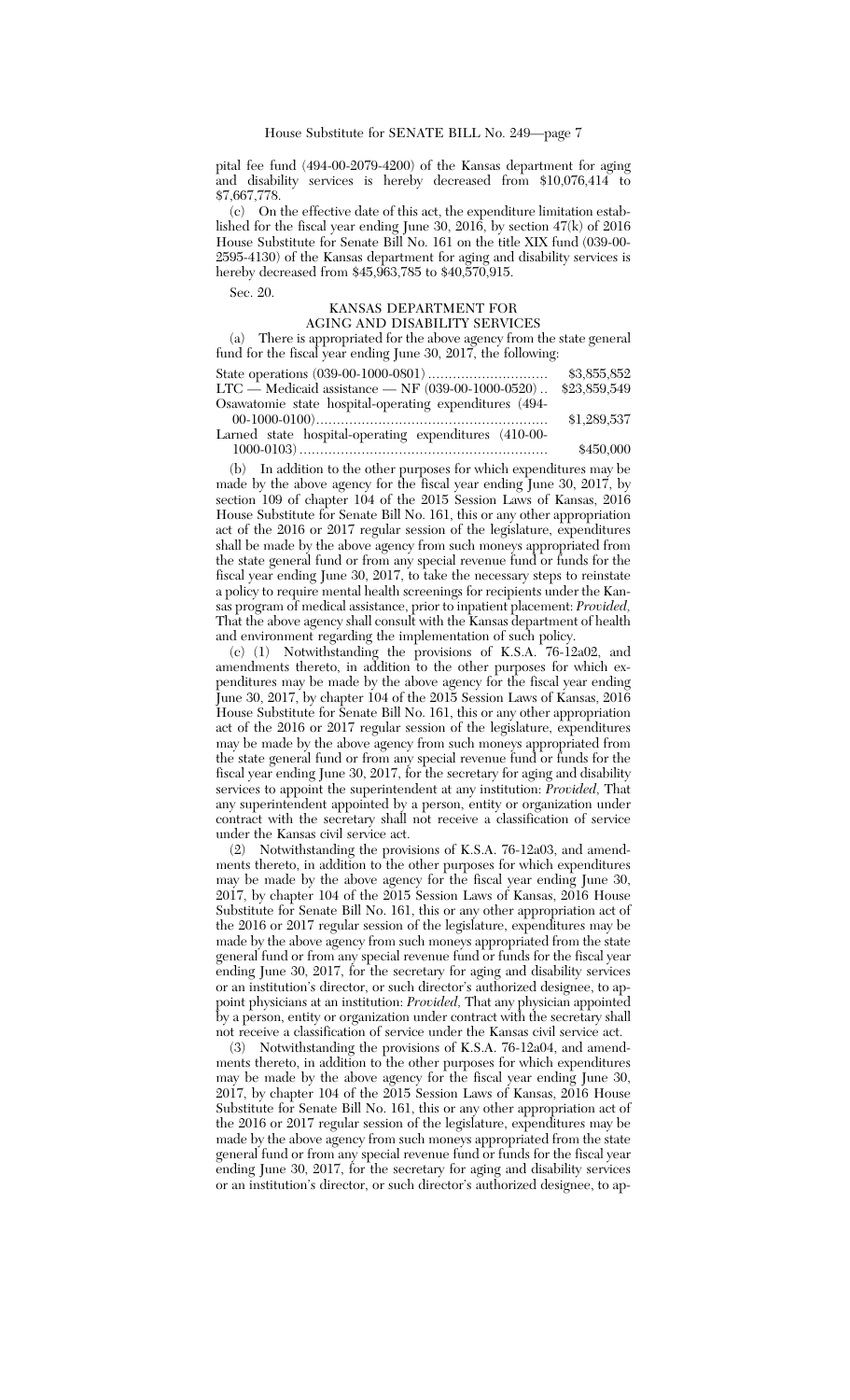#### House Substitute for SENATE BILL No. 249—page 8

point staff and other institution or commission personnel who are not assigned to a particular institution: *Provided,* That any staff or institution or commission personnel appointed on or after July 1, 2016, and on or before June 30, 2018, shall be in the unclassified service of the Kansas civil service act: *Provided, however,* That this paragraph shall not affect the classification of service under the Kansas civil service act for any staff or other personnel appointed prior to July 1, 2016: *And provided further,* That any staff or institution or commission personnel appointed by a person, entity or organization under contract with the secretary shall not receive a classification of service under the Kansas civil service act.

(4) Notwithstanding the provisions of K.S.A. 76-12a05, and amendments thereto, in addition to the other purposes for which expenditures may be made by the above agency for the fiscal year ending June 30, 2017, by chapter 104 of the 2015 Session Laws of Kansas, 2016 House Substitute for Senate Bill No. 161, this or any other appropriation act of the 2016 or 2017 regular session of the legislature, expenditures may be made by the above agency from such moneys appropriated from the state general fund or from any special revenue fund or funds for the fiscal year ending June 30, 2017, for the superintendent of any institution to appoint employees at such institution: *Provided,* That any employee appointed on or after July 1, 2016, and on or before June 30, 2018, shall be in the unclassified service of the Kansas civil service act: *Provided, however,* That this paragraph shall not affect the classification of service under the Kansas civil service act for any employee appointed prior to July 1, 2016: *And provided further,* That any employee appointed by a person, entity or organization under contract with the secretary shall not receive a classification of service under the Kansas civil service act.

(5) For purposes of this subsection, ''institution'' means Osawatomie state hospital, Larned state hospital, Parsons state hospital and training center or Kansas neurological institute.

(6) (A) Notwithstanding any other provision of law, during the fiscal year ending June 30, 2017, the above agency shall not expend any moneys appropriated for the fiscal year ending June 30, 2017, from the state general fund or in any special revenue fund or funds for such agency by chapter 104 of the 2015 Session Laws of Kansas, 2016 House Substitute for Senate Bill No. 161, this or any other appropriation act of the 2016 or 2017 regular session of the legislature to outsource or privatize any operations or facilities of the Larned state hospital or Osawatomie state hospital without prior specific authorization by an act of the legislature or an appropriation act of the legislature.

(B) Nothing in this paragraph shall prevent any state agency from renewing, in substantially the same form as an existing agreement, any agreement in existence prior to March 4, 2016, for services at the Larned state hospital or the Osawatomie state hospital during the fiscal year ending June 30, 2017.

(C) Nothing in this paragraph shall prevent any state agency from entering into an agreement for services at the Larned state hospital or the Osawatomie state hospital with a different provider if such agreement is substantially similar to an agreement for services in existence prior to March 4, 2016, during the fiscal year ending June 30, 2017.

Sec. 21.

## KANSAS DEPARTMENT FOR AGING AND DISABILITY SERVICES

(a) (1) Notwithstanding the provisions of K.S.A. 76-12a02, and amendments thereto, in addition to the other purposes for which expenditures may be made by the above agency for the fiscal year ending June 30, 2018, by chapter 104 of the 2015 Session Laws of Kansas,  $201\overline{6}$ House Substitute for Senate Bill No. 161, this or any other appropriation act of the 2016, 2017 or 2018 regular session of the legislature, expenditures may be made by the above agency from such moneys appropriated from the state general fund or from any special revenue fund or funds for the fiscal year ending June 30, 2018, for the secretary for aging and disability services to appoint the superintendent at any institution: *Provided,* That any superintendent appointed by a person, entity or organization under contract with the secretary shall not receive a classification of service under the Kansas civil service act.

(2) Notwithstanding the provisions of K.S.A. 76-12a03, and amend-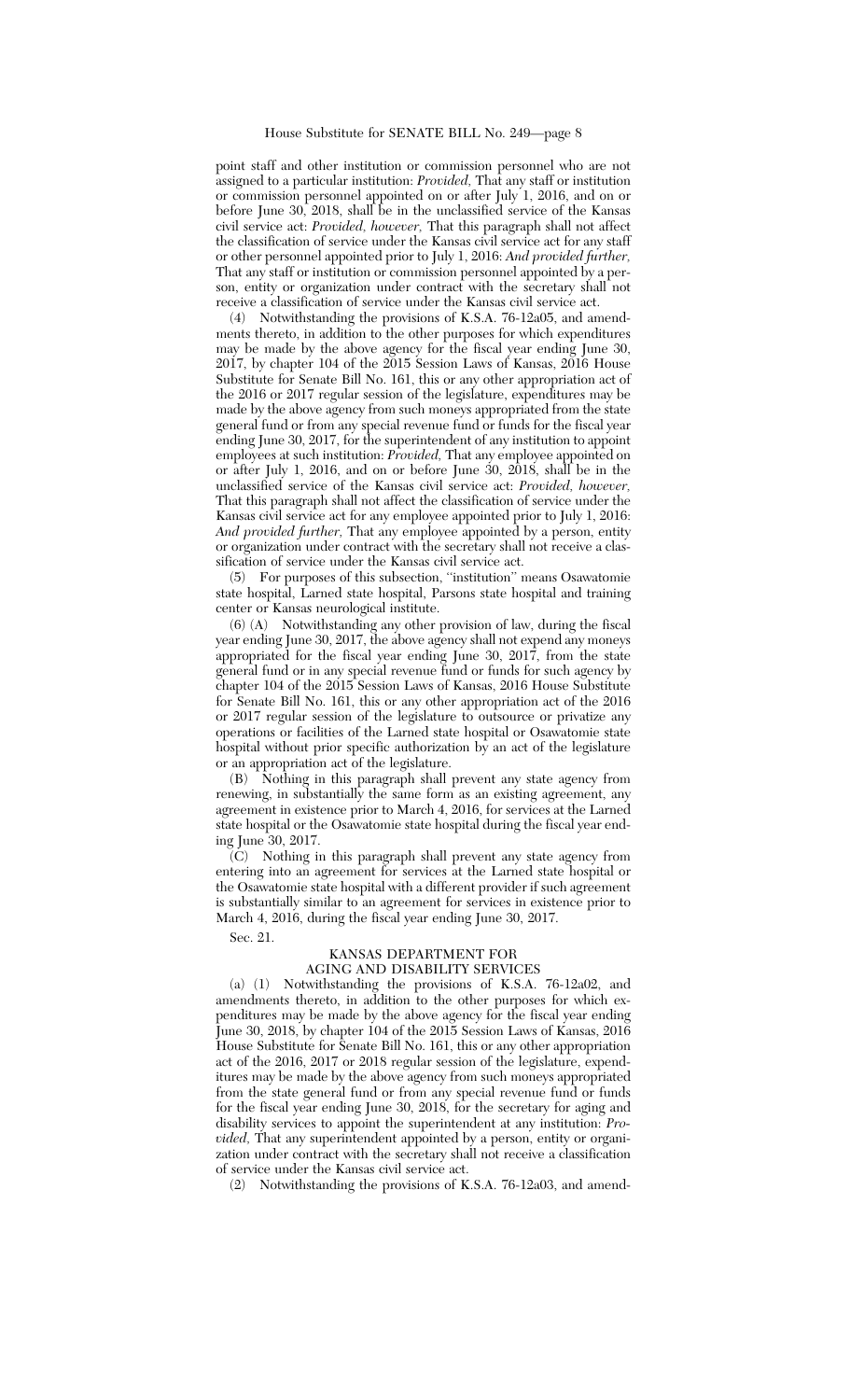ments thereto, in addition to the other purposes for which expenditures may be made by the above agency for the fiscal year ending June 30, 2018, by chapter 104 of the 2015 Session Laws of Kansas, 2016 House Substitute for Senate Bill No. 161, this or any other appropriation act of the 2016, 2017 or 2018 regular session of the legislature, expenditures may be made by the above agency from such moneys appropriated from the state general fund or from any special revenue fund or funds for the fiscal year ending June 30, 2018, for the secretary for aging and disability services or an institution's director, or such director's authorized designee, to appoint physicians at an institution: *Provided,* That any physician appointed by a person, entity or organization under contract with the secretary shall not receive a classification of service under the Kansas civil service act.

(3) Notwithstanding the provisions of K.S.A. 76-12a04, and amendments thereto, in addition to the other purposes for which expenditures may be made by the above agency for the fiscal year ending June 30, 2018, by chapter 104 of the 2015 Session Laws of Kansas, 2016 House Substitute for Senate Bill No. 161, this or any other appropriation act of the 2016, 2017 or 2018 regular session of the legislature, expenditures may be made by the above agency from such moneys appropriated from the state general fund or from any special revenue fund or funds for the fiscal year ending June 30, 2018, for the secretary for aging and disability services or an institution's director, or such director's authorized designee, to appoint staff and other institution or commission personnel who are not assigned to a particular institution: *Provided,* That any staff or institution or commission personnel appointed on or after July 1, 2016, and on or before June 30, 2018, shall be in the unclassified service of the Kansas civil service act: *Provided, however,* That this paragraph shall not affect the classification of service under the Kansas civil service act for any staff or other personnel appointed prior to July 1, 2016: *And provided further,* That any staff or institution or commission personnel appointed by a person, entity or organization under contract with the secretary shall not receive a classification of service under the Kansas civil service act.

(4) Notwithstanding the provisions of K.S.A. 76-12a05, and amendments thereto, in addition to the other purposes for which expenditures may be made by the above agency for the fiscal year ending June 30, 2018, by chapter 104 of the 2015 Session Laws of Kansas, 2016 House Substitute for Senate Bill No. 161, this or any other appropriation act of the 2016, 2017 or 2018 regular session of the legislature, expenditures may be made by the above agency from such moneys appropriated from the state general fund or from any special revenue fund or funds for the fiscal year ending June 30, 2018, for the superintendent of any institution to appoint employees at such institution: *Provided,* That any employee appointed on or after July 1, 2016, and on or before June 30, 2018, shall be in the unclassified service of the Kansas civil service act: *Provided, however,* That this paragraph shall not affect the classification of service under the Kansas civil service act for any employee appointed prior to July 1, 2016: *And provided further,* That any employee appointed by a person, entity or organization under contract with the secretary shall not receive a classification of service under the Kansas civil service act.

(5) For purposes of this subsection, ''institution'' means Osawatomie state hospital, Larned state hospital, Parsons state hospital and training center or Kansas neurological institute.

(6) (A) Notwithstanding any other provision of law, during the fiscal year ending June 30, 2018, the above agency shall not expend any moneys appropriated for the fiscal year ending June 30, 2018, from the state general fund or in any special revenue fund or funds for such agency by chapter 104 of the 2015 Session Laws of Kansas, 2016 House Substitute for Senate Bill No. 161, this or any other appropriation act of the 2016, 2017 or 2018 regular session of the legislature to enter into any agreement or take any action to outsource or privatize any operations or facilities of the Larned state hospital or Osawatomie state hospital without prior specific authorization by an act of the legislature or an appropriation act of the legislature.

(B) Nothing in this paragraph shall prevent any state agency from renewing, in substantially the same form as an existing agreement, any agreement in existence prior to March 4, 2016, for services at the Larned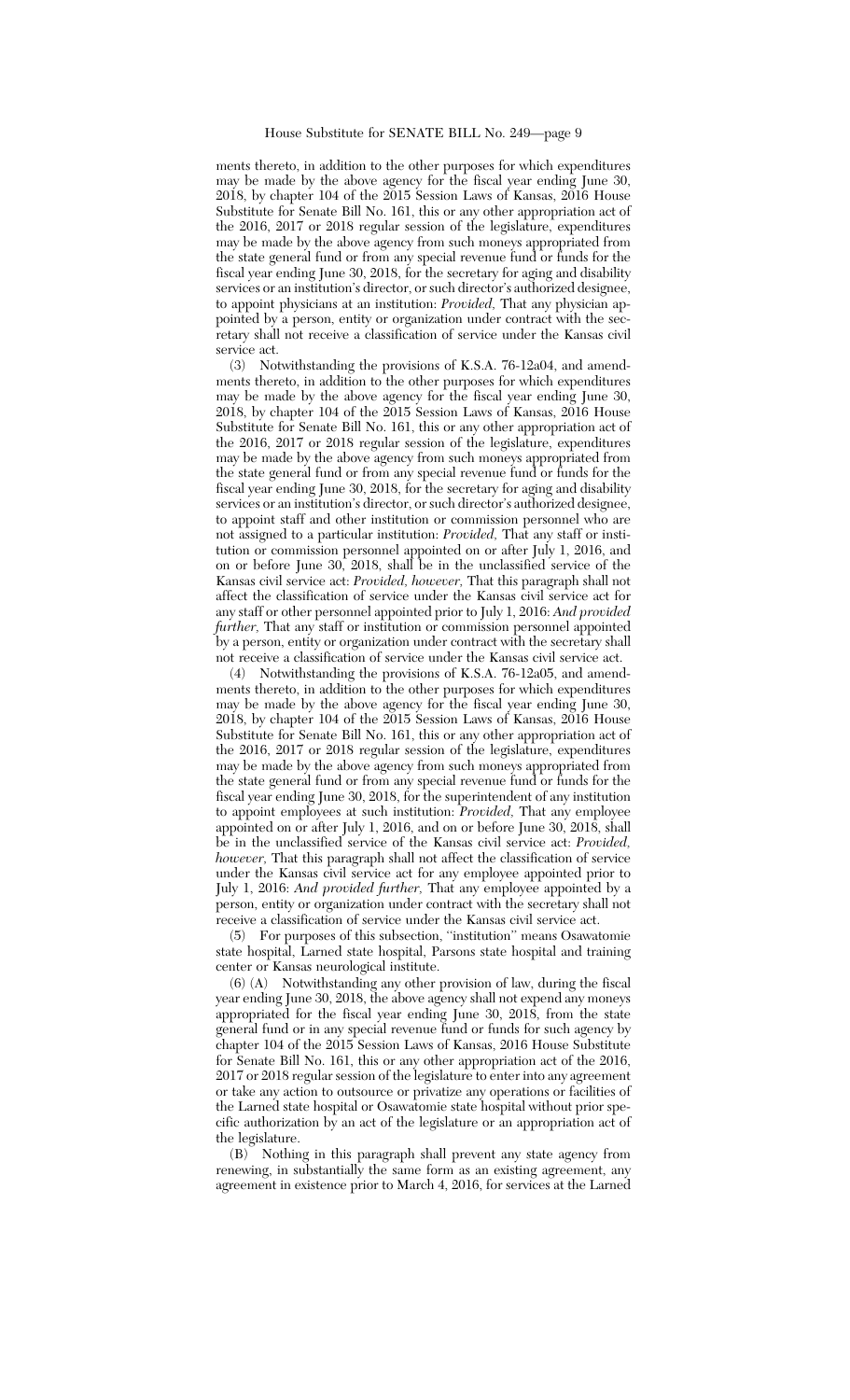state hospital or the Osawatomie state hospital during the fiscal year ending June 30, 2018.

 $\tilde{C}$  Nothing in this paragraph shall prevent any state agency from entering into an agreement for services at the Larned state hospital or the Osawatomie state hospital with a different provider if such agreement is substantially similar to an agreement for services in existence prior to March 4, 2016, during the fiscal year ending June 30, 2018.

Sec. 22.

KANSAS DEPARTMENT FOR CHILDREN AND FAMILIES

(a) On the effective date of this act, of the \$119,261,255 appropriated for the above agency for the fiscal year ending June 30, 2016, by section 110(a) of chapter 104 of the 2015 Session Laws of Kansas from the state general fund in the youth services aid and assistance account (629-00- 1000-7020), the sum of \$4,620,000 is hereby lapsed.

Sec. 23.

#### KANSAS DEPARTMENT FOR CHILDREN AND FAMILIES

(a) There is appropriated for the above agency from the state general fund for the fiscal year ending June 30, 2017, the following:

State operations (including official hospitality) (629-00-

1000-0013) ............................................................ \$902,000 (b) On July 1, 2016, of the \$117,440,880 appropriated for the above agency for the fiscal year ending June  $30, 2017$ , by section 111(a) of chapter 104 of the 2015 Session Laws of Kansas from the state general fund in the youth services aid and assistance account (629-00-1000-7020), the sum of \$1,534,000 is hereby lapsed.

(c) On July 1, 2016, during the fiscal year ending June 30, 2017, in addition to any limitations established in section 50(e) of 2016 House Substitute for Senate Bill No. 161 on the temporary assistance to needy families federal fund of the above agency, any such programs, projects, improvements or services directly or indirectly beneficial to the physical and mental health, welfare, safety and overall well-being of children in Kansas pursuant to K.S.A. 38-2102 and 38-2103, and amendments thereto, shall be for those families that meet at least one risk criteria that qualifies under the purposes of the federal guidelines for temporary assistance to needy families program: *Provided,* That on July 1, 2016, the provisions of section  $50(e)(1)$  of 2016 House Substitute for Senate Bill No. 161 are hereby declared to be null and void and shall have no force and effect.

Sec. 24.

## DEPARTMENT OF EDUCATION

(a) If, during the fiscal year ending June 30, 2016, any item of appropriation for employer contributions for the state of Kansas and employers who are eligible employers as specified in K.S.A. 74-4931(1), (2) and (3), and amendments thereto, under the Kansas public employees retirement system pursuant to K.S.A. 74-4939, and amendments thereto, has been lapsed or transferred pursuant to the provisions of section  $98(a)(1)$  of  $\overline{2016}$  House Substitute for Senate Bill No. 161, then, in addition to the other purposes for which expenditures may be made by the above agency from moneys appropriated from the state general fund or any special revenue fund or funds for the above agency for fiscal year 2016 by chapter 4 or 104 of the 2015 Session Laws of Kansas, 2016 House Substitute for Senate Bill No. 161, this or other appropriation act of the 2016 regular session of the legislature, expenditures shall be made by the above agency from the state general fund or from any special revenue fund or funds for fiscal year 2016, to calculate the cost-of-living weighting pursuant to the provisions of K.S.A. 2015 Supp. 72-6475, and amendments thereto, for fiscal year 2016 as if such item of appropriation had not been lapsed or transferred.

Sec. 25.

## KANSAS STATE UNIVERSITY

(a) On July 1, 2016, the Salina, college of technology account of the state general fund of Kansas state university is hereby redesignated as the Kansas state university polytechnic campus account of the state general fund of Kansas state university.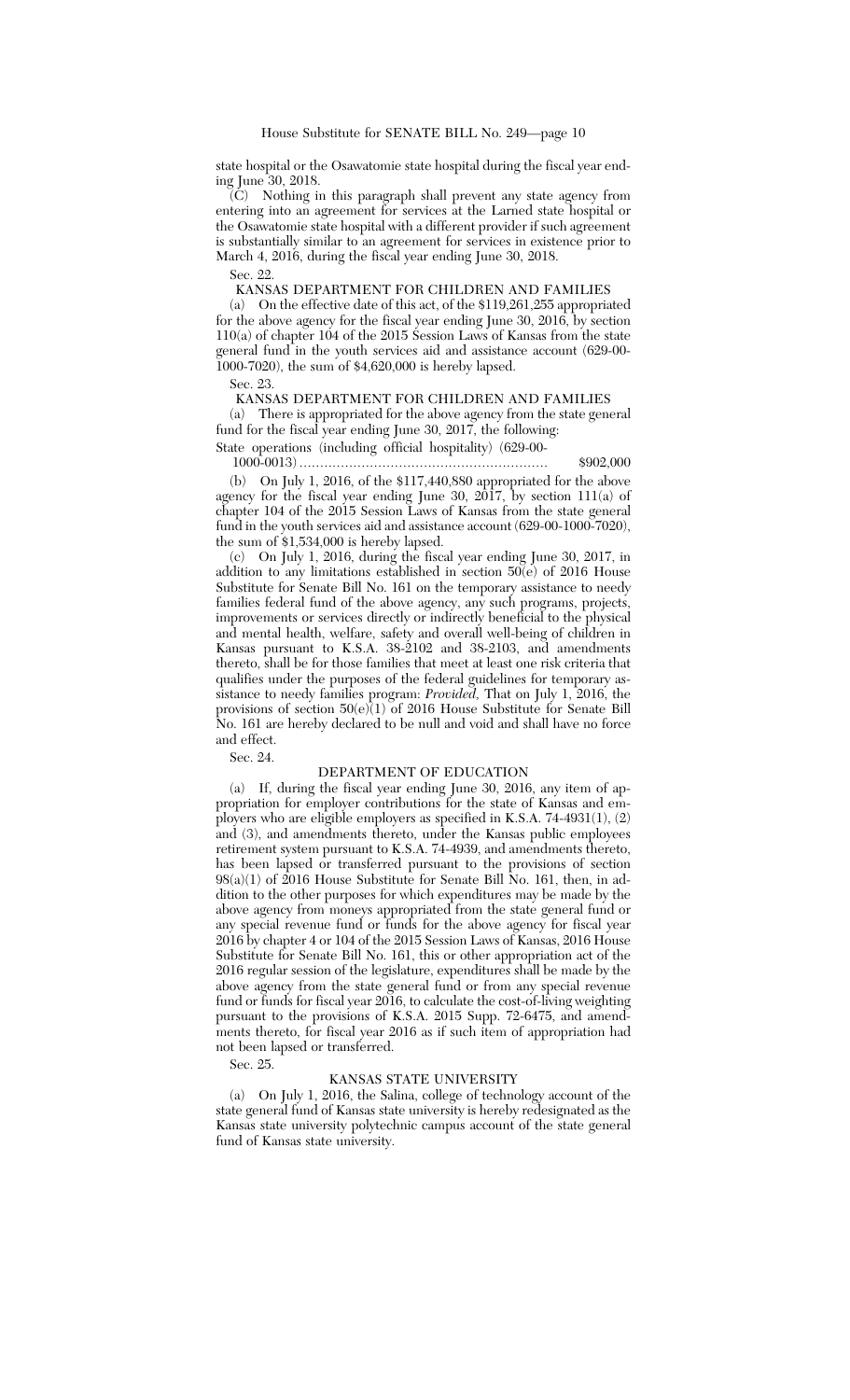Sec. 26.

#### WICHITA STATE UNIVERSITY

(a) In addition to the other purposes for which expenditures may be made by Wichita state university from the moneys appropriated from the state general fund or from any special revenue fund or funds for fiscal year 2016 or fiscal year 2017 authorized by chapter 104 of the 2015 Session Laws of Kansas, 2016 House Substitute for Senate Bill No. 161, this or other appropriation act of the 2016 regular session of the legislature, expenditures shall be made by Wichita state university from moneys appropriated from the state general fund or from any special revenue fund or funds for fiscal year 2016 or for fiscal year 2017 to provide for the issuance of bonds by the Kansas development finance authority in accordance with K.S.A. 74-8905, and amendments thereto, for a capital improvement project to construct parking garage 1: *Provided,* That such capital improvement project is hereby approved for Wichita state university for the purposes of K.S.A. 74-8905(b), and amendments thereto, and the authorization of the issuance of bonds by the Kansas development finance authority in accordance with that statute: *Provided further,* That Wichita state university may make expenditures from the money received from the issuance of any such bonds for such capital improvement project: *Provided, however,* That expenditures from the moneys received from the issuance of any such bonds for such capital improvement project shall not exceed \$7,200,000, plus all amounts required for costs of bond issuance, costs of interest on the bonds issued for such capital improvement project during the construction of such project, credit enhancement costs and any required reserves for payment of principal and interest on the bonds: *And provided further,* That all moneys received from the issuance of any such bonds shall be deposited and accounted for as prescribed by applicable bond covenants: *And provided further,* That debt service for any such bonds for such capital improvement projects shall be financed by appropriations from any appropriate special revenue fund or funds: *And provided further,* That Wichita state university shall make provisions for the maintenance of parking garage 1.

Sec. 27.

## DEPARTMENT OF CORRECTIONS

(a) On the effective date of this act, of the \$20,124,000 appropriated for the above agency for the fiscal year ending June 30, 2016, by section 144(a) of chapter 104 of the 2015 Session Laws of Kansas from the state general fund in the purchase of services account (521-00-1000-0300), the sum of \$3,154,000 is hereby lapsed.

Sec. 28.

## DEPARTMENT OF CORRECTIONS

(a) There is hereby appropriated for the above agency from the state general fund for the fiscal year ending June 30, 2017, the following: Purchase of services.................................................... \$319,000

(b) There is appropriated for the above agency from the following special revenue fund or funds for the fiscal year ending June 30, 2017, all moneys now or hereafter lawfully credited to and available in such fund or funds, except that expenditures other than refunds authorized by law shall not exceed the following:

Kansas juvenile justice improvement fund...................... No limit Juvenile alternatives to detention fund........................... No limit *Provided,* That notwithstanding the provisions of K.S.A. 79-4803, and amendments thereto, or any other statute, expenditures may be made by the above agency from the juvenile alternatives to detention fund for per diem payments to detention centers: *Provided, however,* That expenditures from the juvenile alternatives to detention fund for per diem payments to detention centers shall not exceed \$2,258,988.

#### Sec. 29.

### ADJUTANT GENERAL

(a) There is appropriated for the above agency from the following special revenue fund or funds for the fiscal year ending June 30, 2016, all moneys now or hereafter lawfully credited to and available in such fund or funds, except that expenditures shall not exceed the following: Fire management assistance grant — federal fund .......... No limit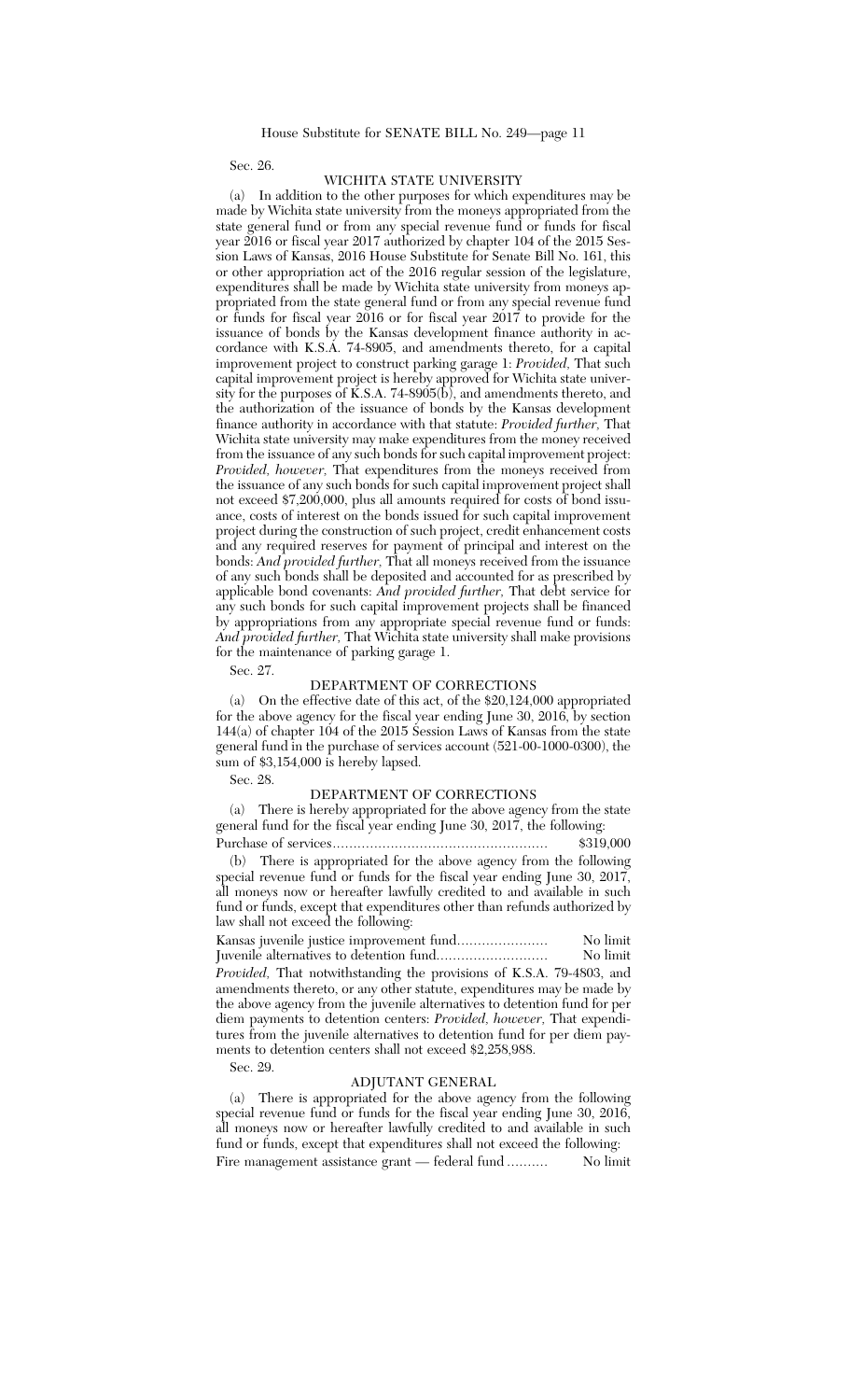Sec. 30.

#### ADJUTANT GENERAL

(a) There is appropriated for the above agency from the following special revenue fund or funds for the fiscal year ending June 30, 2017, all moneys now or hereafter lawfully credited to and available in such fund or funds, except that expenditures shall not exceed the following: Fire management assistance grant — federal fund .......... No limit

Sec. 31.

#### KANSAS HIGHWAY PATROL

(a) There is appropriated for the above agency from the following special revenue fund or funds for the fiscal year ending June 30, 2017 all moneys now or hereafter lawfully credited to and available in such fund or funds, except that expenditures shall not exceed the following: Kansas highway patrol staffing and training fund............. No limit

Sec. 32.

### EMERGENCY MEDICAL SERVICES BOARD

(a) On the effective date of this act, the expenditure limitation established for the fiscal year ending June 30, 2016, by section 154(a) of chapter 104 of the 2015 Session Laws of Kansas for the emergency medical services operating fund of the emergency medical services board is hereby increased from \$1,322,955 to \$1,362,955.

Sec. 33.

## EMERGENCY MEDICAL SERVICES BOARD

(a) On July 1, 2016, the expenditure limitation established for the fiscal year ending June 30, 2017, by section 155(a) of chapter 104 of the 2015 Session Laws of Kansas for the emergency medical services operating fund of the emergency medical services board is hereby increased from \$1,349,331 to \$1,379,331.

Sec. 34.

## DEPARTMENT OF AGRICULTURE

(a) There is appropriated for the above agency from the following special revenue fund or funds for the fiscal year ending June 30, 2017, all moneys now or hereafter lawfully credited to and available in such fund or funds, except that expenditures shall not exceed the following: Kansas conservation reserve enhancement program

# fund ..................................................................... No limit

(b) Any unencumbered balance in excess of \$100 as of June 30, 2016, in the conservation reserve enhancement program account of the state water plan fund is hereby reappropriated for the above agency for fiscal year 2017: *Provided,* That during fiscal year 2017, moneys in this account shall be expended only for the purposes for which expenditures may be made from the Kansas conservation reserve enhancement program fund of the department of agriculture pursuant to the provisions of 2016 Senate Bill No. 330.

Sec. 35.

KANSAS DEPARTMENT OF WILDLIFE, PARKS AND TOURISM

(a) Notwithstanding the provisions of the provisos in section 167(a) of chapter 104 of the 2015 Session Laws of Kansas on the reimbursement for annual licenses issued to national guard members account, reimbursement for annual park permits issued to national guard members account or reimbursement for annual licenses issued to Kansas disabled veterans account of the state economic development initiatives fund for the Kansas department of wildlife, parks and tourism, during the fiscal year ending June 30, 2017, the secretary of wildlife, parks and tourism, with the approval of the director of the budget, may transfer any part of any item of appropriation for the fiscal year ending June 30, 2017, from the reimbursement for annual licenses issued to national guard members account, reimbursement for annual park permits issued to national guard members account or reimbursement for annual licenses issued to Kansas disabled veterans account of the state economic development initiatives fund for the Kansas department of wildlife, parks and tourism to another item of appropriation for fiscal year 2017 in the reimbursement for annual licenses issued to national guard members account, reimbursement for annual park permits issued to national guard members account or reimbursement for annual licenses issued to Kansas disabled veterans account of the state economic development initiatives fund for the Kansas de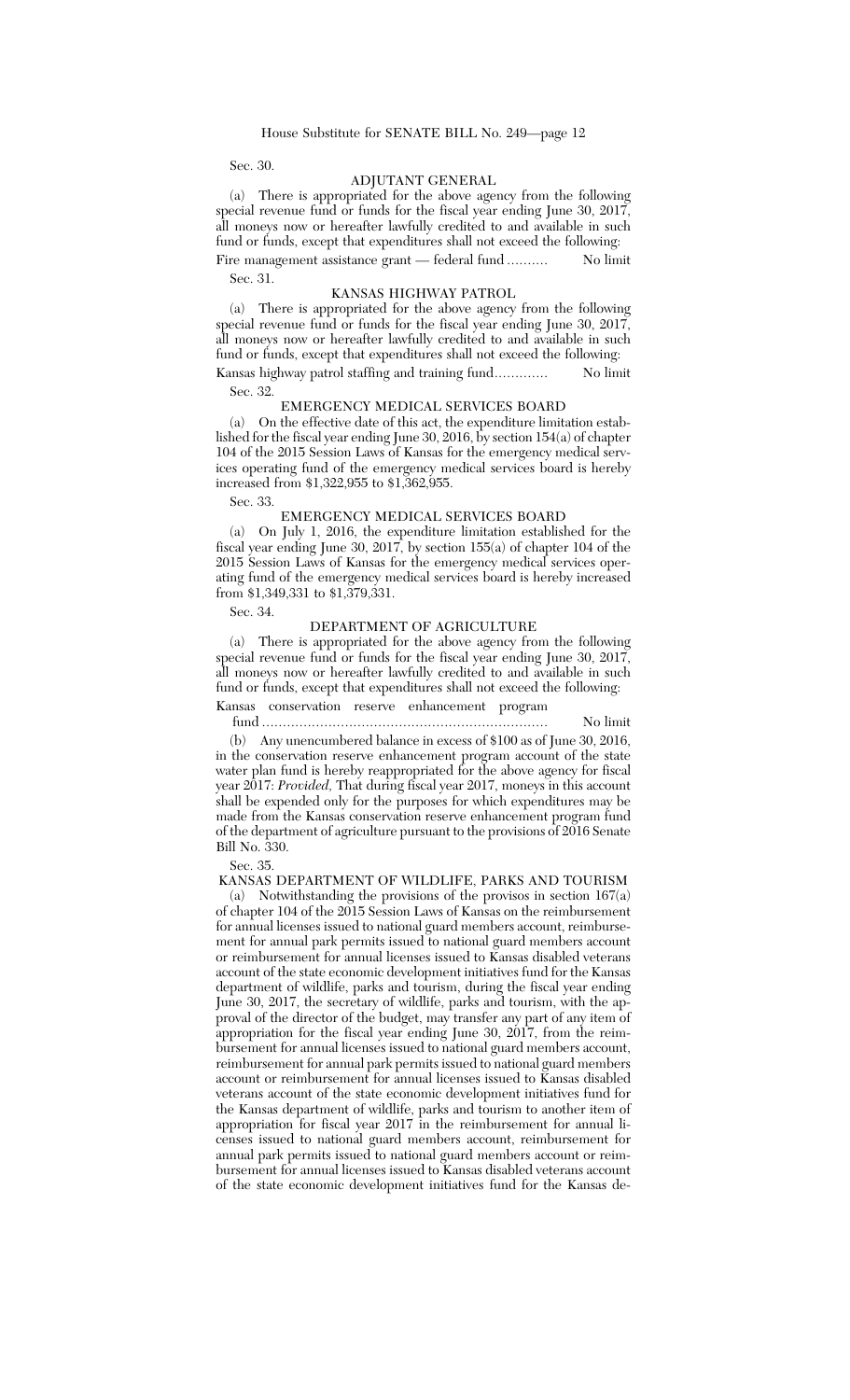partment of wildlife, parks and tourism. The secretary of wildlife, parks and tourism shall certify each such transfer to the director of accounts and reports and shall transmit a copy of each such certification to the director of legislative research.

Sec. 36.

## DEPARTMENT OF TRANSPORTATION

(a) On July 1, 2016, the expenditure limitation established for the fiscal year ending June 30, 2017, by section 169(b) of chapter 104 of the 2015 Session Laws of Kansas for the agency operations account of the state highway fund of the department of transportation is hereby increased from \$256,601,308 to \$256,690,608.

(b) In addition to the other purposes for which expenditures may be made by the above agency from the moneys appropriated from the state general fund or from any special revenue fund or funds for fiscal year 2017 for such state agency as authorized by chapter 104 of the 2015 Session Laws of Kansas, 2016 House Substitute for Senate Bill No. 161, this or other appropriation act of the 2016 or 2017 regular session of the legislature, expenditures may be made by such state agency from moneys appropriated from the state general fund or from any special revenue fund or funds for fiscal year 2017 for the purposes of directing the director of unmanned aircraft systems (UAS) to focus on research and development efforts through and between state educational institutions, as defined in K.S.A. 76-711, and amendments thereto: *Provided*, That the director shall work with state educational institutions on the development and growth of new and existing UAS research and development programs: *Provided further*, That the director shall work with the state educational institutions on the creation of partnerships with the UAS industry to develop and sustain public-private partnerships focused on UAS research and development in Kansas: *And provided further*, That the director shall work in conjunction with the department of commerce to develop economic development initiatives related to the UAS program and the work of the state educational institutions: *And provided further*, That the director shall work with local governments and economic development groups, in conjunction with the state educational institutions, in the communities of the state educational institutions on local economic growth initiatives centered on the UAS industry: *And provided further*, That the director shall work with Kansas local governments to promote the benefits of a robust Kansas UAS industry to the general public and work to ensure any locally developed UAS policies or ordinances are consistent with state and federal regulation: *And provided further*, That the director shall work to position the state educational institutions as national leaders for UAS research and development and the state of Kansas as a national leader within the UAS industry: *And provided further*, That the director shall develop relationships with national leaders within the UAS industry and national intergovernmental, transportation and UAS organizations to better position the state of Kansas and the state educational institutions as national leaders with the UAS industry: *And provided further*, That the director shall work, in conjunction with the state educational institutions, to seek out and apply for grants to advance UAS research and development programs: *And provided further*, That the director shall study the use of UAS for purposes of inspection and surveillance methods in conjunction with the UAS programs of the department of transportation, the Kansas national guard, the Kansas highway patrol, the Kansas bureau of investigation and state educational institutions in the UAS triangle: *And provided further,* That the director shall report to legislature on areas where cooperation in training and usage of UAS for inspection and surveillance methods is occurring or may occur in the future: *And provided further*, That the director shall use office space made available by Kansas state university polytechnic campus for at least half of the director's office time: *And provided further,* That the director shall make recommendations regarding state laws and rules and regulations which are complimentary to federal UAS regulatory and policy efforts and balance privacy concerns with the need for robust UAS economic development in the state of Kansas: *And provided further*, That the director shall develop a five-year strategic plan regarding research and development efforts through and between the state educational institutions and provide a re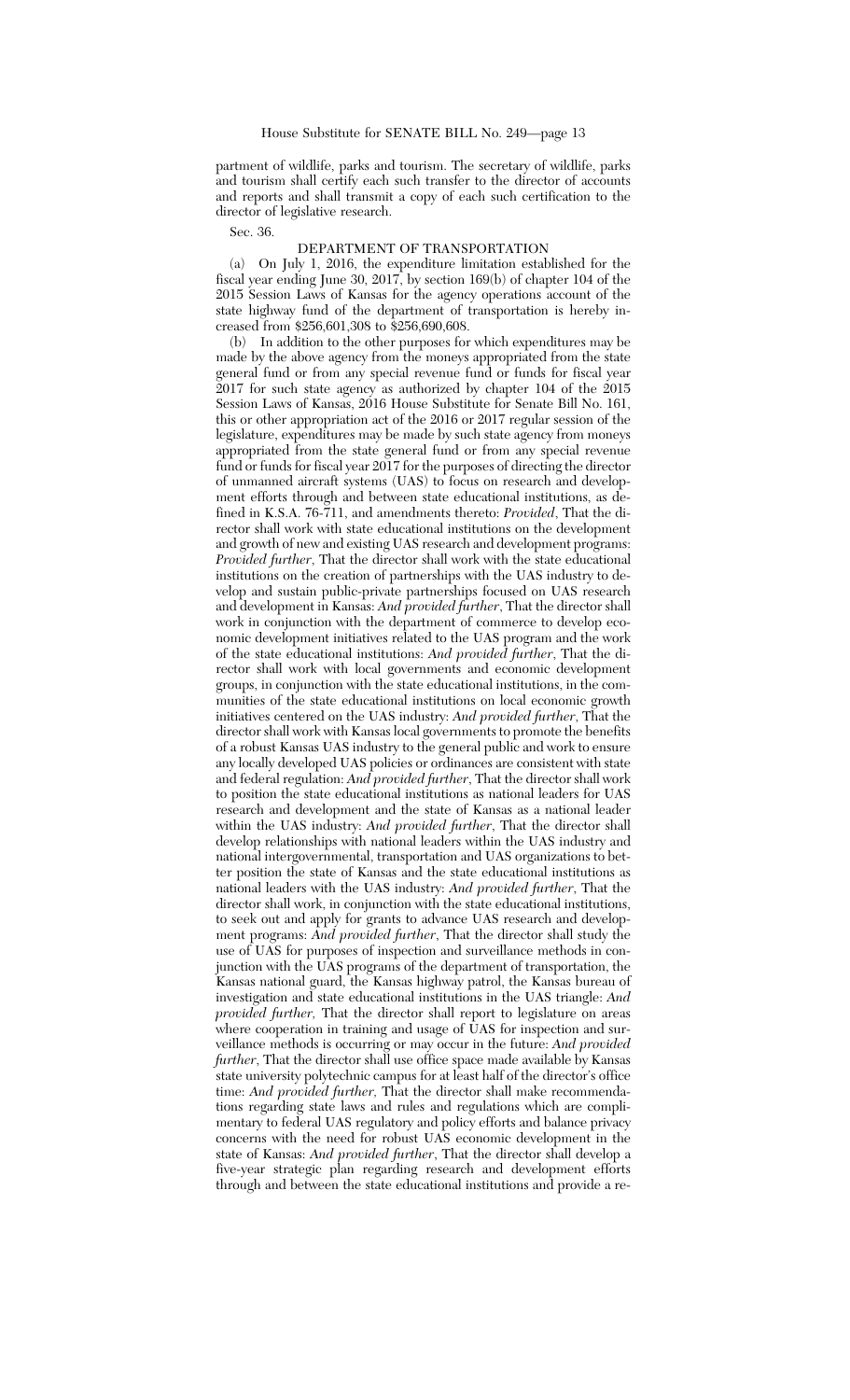port to the legislature on the implementation of this plan on or before the first day of the 2017 regular legislative session.

Sec. 37. (a) If any state agency is certified to administer a program or service funded by the CIF grants account of the children's initiatives fund previously administered by a different state agency pursuant to section 50(f) of 2016 House Substitute for Senate Bill No. 161, the director of the budget shall direct the director of accounts and reports to create any new required special revenue fund or funds in the newly appointed administering authority and transfer all associated appropriations and expenditure authority.

(b) In addition to the other purposes for which expenditures may be made by the Kansas children's cabinet from the children's cabinet administration account of the Kansas endowment for youth fund for fiscal year 2017 by section 111(d) of chapter 104 of the 2015 Session Laws of Kansas, section 50 of 2016 House Substitute for Senate Bill No. 161, this or other appropriation act of the 2016 or 2017 regular session of the legislature, expenditures shall be made by the Kansas children's cabinet from the children's cabinet administration account for fiscal year 2017 to determine which state agency shall be the administrative authority for the Kansas children's cabinet: *Provided,* That if the Kansas children's cabinet determines that the administrative authority for the Kansas children's cabinet is different than the administrative authority in fiscal year 2016, the Kansas children's cabinet shall certify such change to the director of the budget and the director of legislative research: *Provided further,* That upon receipt of such certification, the director of the budget shall direct the director of accounts and reports to create: (1) Any new, required special revenue fund or funds in the newly appointed administrative authority and transfer all associated appropriations and expenditure authority; and (2) any new, required account of the Kansas endowment for youth fund in the newly appointed administrative authority and transfer all associated appropriations and reappropriations.

(c) If the Kansas department for children and families authorizes an expenditure of moneys from the temporary assistance for needy families federal fund in fiscal year 2017 for programs, projects, improvements, services and other purposes administered by another agency pursuant to section 50(e) of 2016 House Substitute for Senate Bill No. 161, the director of the budget shall direct the director of accounts and reports to create a temporary assistance for needy families federal fund with no limit expenditure authority in the agency designated to receive temporary assistance for needy families funding.

Sec. 38. (a) On the effective date of this act, during fiscal year 2016, the expenditure limitations on the accounts in the children's initiatives fund, the state economic development initiatives fund and the state water plan fund shall be decreased by the amount of moneys transferred to the state general fund pursuant to the certifications of section 80(s) of chapter 104 of the 2015 Session Laws of Kansas concerning information technology projects.

(b) On July 1, 2016, during fiscal year 2017, the expenditure limitations on the accounts in the children's initiatives fund, the state economic development initiatives fund and the state water plan fund shall be decreased by the amount of moneys transferred to the state general fund pursuant to the certifications of section 81(s) of chapter 104 of the 2015 Session Laws of Kansas concerning information technology projects.

(c) On July 1, 2016, during fiscal year 2017, the term ''information technology projects'' referred to in sections 81(s) and 170(c) of chapter 104 of the 2015 Session Laws of Kansas and section 95(b) of 2016 House Substitute for Senate Bill No. 161, shall include information technologyrelated expenditures including: (1) Services, labor (full-time, part-time or contract), contract payments, purchases related to planning, designing, developing, testing, implementing, training, operating, supporting, securing and maintaining any of the data, applications and/or technologies listed in this subsection; (2) all data under the custodianship of the executive branch; (3) all computer applications under the custodianship of the executive branch; and  $(4)$  all technology, digital information involving any form of computer storage, including, but not limited to, mainframes, servers, networks and network-related items, including switches, routers, cables, fiber, telecommunications and personal computer's, laptops, tab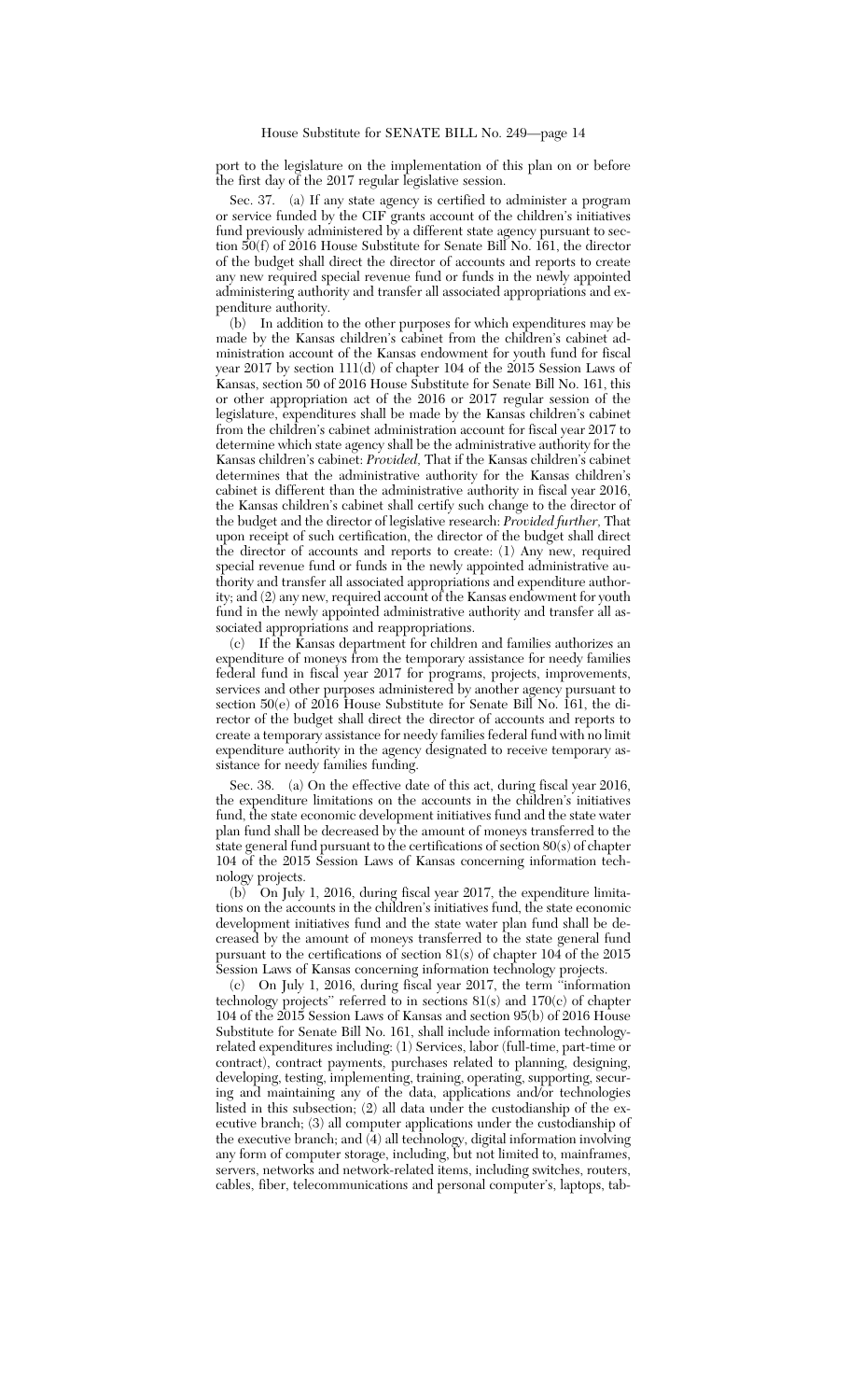let computers, mobile phones, digital storage in any form or format, printers and fax machines, and cloud computing.

Sec. 39. (a) During the fiscal ending June 30, 2017, in addition to the other purposes for which expenditures may be made by the chief executive officer of the state board of regents, from moneys appropriated from the state general fund or any special revenue fund or funds for the state board of regents for fiscal year 2017 by chapter 104 of the 2015 Session Laws of Kansas, 2016 House Substitute for Senate Bill No. 161, this or other appropriation act of the 2016 or 2017 regular session of the legislature, expenditures shall be made by the chief executive officer of the state board of regents from the state general fund or from any special revenue fund or funds for fiscal year  $2017$ , for and on behalf of Kansas state university to sell and convey all of the rights, title and interest in the following described tracts of real estate, improvements thereon and easements, all located in Riley county, Kansas, subject to the provisions of this section:

A tract of land in the West Half of Section 1, Township 11 South, Range 07 East of the Sixth Principal Meridian, Riley County, Kansas described as follows:

Beginning at a point that is S 01°44'12" E 2518.00 feet from the Northwest Corner of the West Half of said Section 1, said point being the Northwest Corner of the Raleigh L. Eggers and Miriam Glee Eggers tract recorded in Book 693 pages 297-300 in the Riley County Registrar of Deeds Office: hence N  $01^{\circ}44'12''$  W 10.25 along the West Line of the Northwest Quarter of said Section 1: hence S 89°55'25" E 324.06 feet to a point on the North of the said Eggers tract: hence S 88°15'48" W 323.90 feet to the point of beginning, containing 1660 square feet. Subject to easements and restrictions of record.

(b) Conveyance of such rights, title and interest in such real estate, improvements thereon and easements, shall be in accordance with the procedures prescribed therefor by the state board of regents and shall be executed in the name of the state board of regents by its chairperson and chief executive officer. All proceeds from the sale of such real estate, improvements thereon and easements shall be deposited in the state treasury to the credit of the gifts account of the restricted fees fund of Kansas state university — extension systems and agriculture research programs.

(c) No conveyance of real estate, improvements thereon and easements authorized by this section shall be made or accepted by the state board of regents until the deeds, titles and conveyances have been reviewed and approved by the attorney general.

Sec. 40. (a) On the effective date of this act, the provisions of section 179 of chapter 104 of the 2015 Session Laws of Kansas are hereby declared to be null and void and shall have no force and effect.

Sec. 41. (a) During fiscal year 2016 and fiscal year 2017, notwithstanding any other provision of law, no state agency shall expend any moneys appropriated for fiscal year 2016 or fiscal year 2017 from the state general fund or from any special revenue fund or funds by chapter 4, 81 or 104 of the 2015 Session Laws of Kansas, 2016 House Substitute for Senate Bill No. 161, this or other appropriation act of the 2016 or 2017 regular session of the legislature to integrate, consolidate or otherwise alter the structure of the following home and community based waiver services under the Kansas program of medical assistance, or to submit to the centers for medicare and medicaid services any proposal to integrate, consolidate or alter such waiver services, if such integration, consolidation or alteration is designed or intended to be implemented before fiscal year 2019: Medical services; behavioral health services; transportation; nursing facilities; other long-term care; autism; frail elderly; technology assistance; physical disability; traumatic brain injury; intellectual/developmental disability; or serious emotional disturbance: *Provided,* That the department for health and environment and the Kansas department for aging and disability services shall prepare and submit reports to the house committee on appropriations, the senate committee on ways and means and the Robert G. (Bob) Bethell joint committee on home and community based services and KanCare oversight on or before January 1, 2017, and March 1, 2017, describing the status of any plan to integrate, consolidate or structurally alter such waiver services, including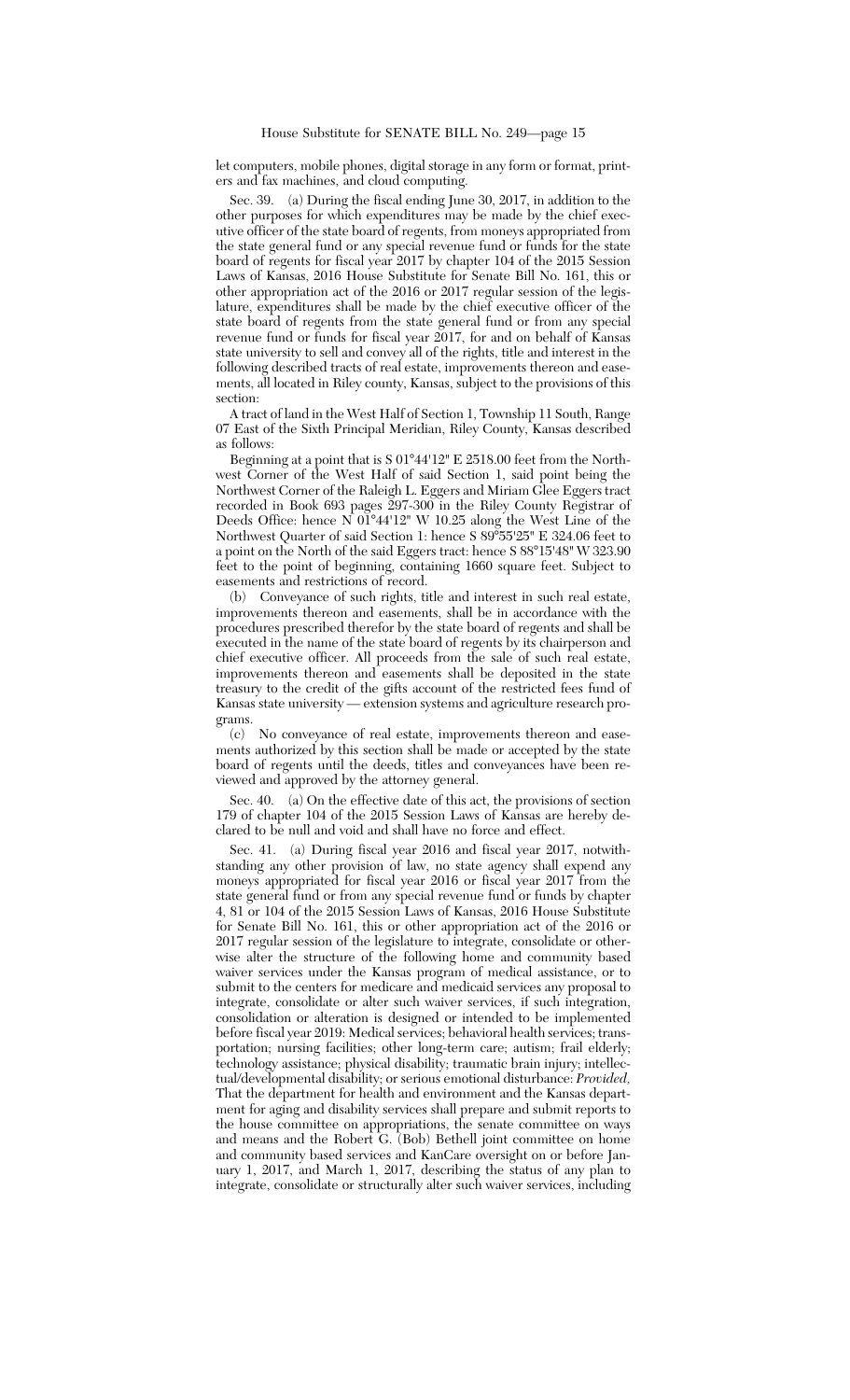any proposed waiver applications or amendments, any service definitions and the proposed rate structure for each such service.

Sec. 42. (a) In addition to the other purposes for which expenditures may be made by any executive branch state agency during fiscal year 2017, if expenditures are made by such state agency for a parent education grant program, then expenditures shall be made by such state agency from moneys appropriated for fiscal year 2017 by chapter 104 of the 2015 Session Laws of Kansas, 2016 House Substitute for Senate Bill No. 161, this or other appropriation act of the 2016 or 2017 regular session of the legislature to require that such program expenditures shall be matched by the school district in an amount which is equal to not less than 65% of the grant.

Sec. 43. (a) In addition to the exceptions established in section 98(c) of 2016 House Substitute for Senate Bill No. 161, during fiscal year 2016, the provisions of section  $98(a)(1)$  of 2016 House Substitute for Senate Bill No. 161 and during fiscal year 2017, the provisions of section 98(a)(2) of 2016 House Substitute for Senate Bill No. 161 shall not apply to any item of appropriation which provides funding for any state agency for domestic violence prevention grants.

Sec. 44. During the fiscal year ending June 30, 2017, the provisions of section 99 of 2016 House Substitute for Senate Bill No. 161 establishing expenditure limitations for any special revenue fund for fiscal year 2017 shall not apply to the Johnson county education research triangle fund (682-00-2393-2390) of the university of Kansas.

Sec. 45. (a) In addition to the exceptions established in section 98(c) of 2016 House Substitute for Senate Bill No. 161, during fiscal year 2016, the provisions of section  $98(a)(1)$  of 2016 House Substitute for Senate Bill No. 161 and during fiscal year 2017, the provisions of section 98(a)(2) of 2016 House Substitute for Senate Bill No. 161 shall not apply to any item of appropriation which provides funding to any state agency for school districts educating students in kindergarten or any of the grades one through 12.

Sec. 46. During fiscal year 2016 and fiscal year 2017, if any state agency submits a request for proposal for an entity to provide services and management at Larned state hospital or Osawatomie state hospital, such request for proposal shall include a requirement for an electronic medical record solution for records at Larned state hospital or Osawatomie state hospital: *Provided,* That any such electronic medical record solution shall: (a) Implement ongoing support of electronic health records developed on a fully integrated architecture that includes pharmacy and the revenue cycle; (b) provide a clinical, operational and financial system that meets federal regulatory standards, including standards for reimbursement; and (c) enable the exchange of health information with outside electronic medical record systems, public health organizations, clinicians, administrative staff and provider organizations and enable physicians to view health data within the physician's workflow from other providers across care delivery venues: *Provided further,* That any such electronic medical record solution may be hosted at a location remote from Larned state hospital or Osawatomie state hospital but shall not host patient data offshore: *Provided, however,* That the selection of any entity to provide such services and management at Larned state hospital or Osawatomie state hospital shall be approved in an act of the legislature or an appropriation act of the legislature pursuant to the provisions of section 100 of 2016 House Substitute for Senate Bill No. 161.

Sec. 47. On the effective date of this act, notwithstanding the provisions of any statute, no state agency shall expend any moneys appropriated from the state general fund or from any special revenue fund or funds for fiscal year 2016 or fiscal year 2017 as authorized by chapters 4, 81 or 104 of the 2015 Session Laws of Kansas, 2016 House Substitute for Senate Bill No. 161, this or other appropriation act of the 2016 or 2017 regular session of the legislature, to demolish the Docking state office building or to reconstruct, relocate, or renovate the power plant or energy center without prior specific authorization by an act of the legislature or an appropriation act of the legislature: *Provided,* That no expenditures may be made from moneys appropriated from the state general fund or from any special revenue fund or funds for fiscal year 2016 or fiscal year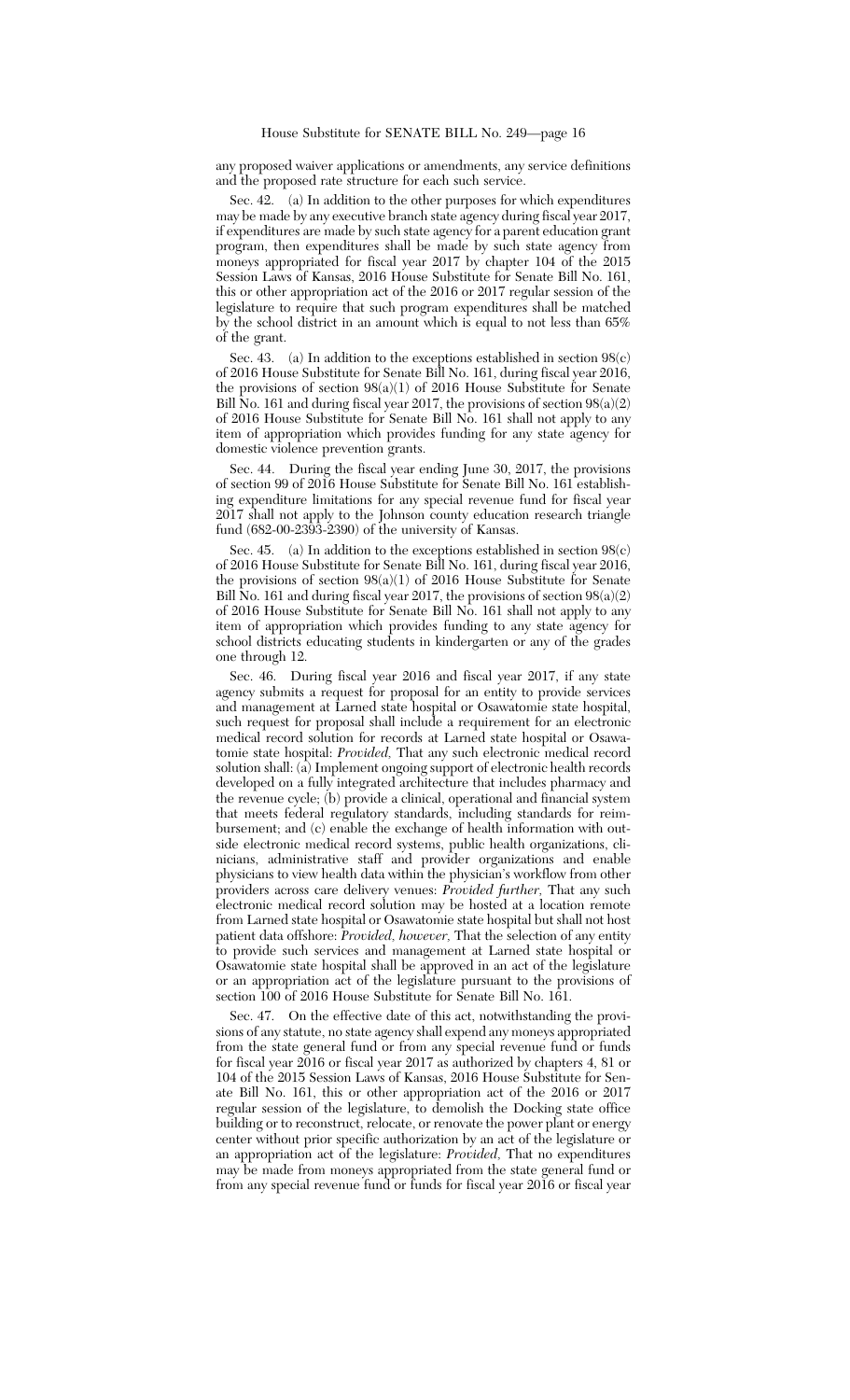2017 as authorized by chapters 4, 81 or 104 of the 2015 Session Laws of Kansas, 2016 House Substitute for Senate Bill No. 161, this or other appropriation act of the 2016 or 2017 regular session of the legislature by any state agency to sell, lease, transfer or otherwise convey the land on which building no. 3 (Docking state office building) is situated without prior specific authorization in an act of the legislature or an appropriation act of the legislature.

Sec. 48. During the fiscal year ending June 30, 2017, notwithstanding the provisions of section 98(a) of 2016 House Substitute for Senate Bill No. 161, if the director of the budget uses the allotment authority granted under section  $98(a)$  of 2016 House Substitute for Senate Bill No. 161, which applies to any state educational institution, as defined in K.S.A. 76- 711, and amendments thereto, such allotment shall be calculated as a uniform percentage amount from the total of all operating budget accounts of the state general fund and any special revenue fund or funds of each state educational institution.

Sec. 49. (a) In addition to the other purposes for which expenditures may be made by state agencies from the moneys appropriated from the state general fund or from any special revenue fund or funds for fiscal year 2017 as authorized by chapter 104 of the 2015 Session Laws of Kansas, 2016 House Substitute for Senate Bill No. 161, this or other appropriation act of the 2016 or 2017 regular session of the legislature, expenditures shall be made by state agencies from moneys appropriated from the state general fund or from any special revenue fund or funds for fiscal year 2017 for the purpose of identifying all surplus real estate of state agencies and seeking to market such surplus real estate in order to receive the best price for the state, as soon as practicable. All surplus real estate to be sold pursuant to this section shall be identified and approved for sale by the secretary of administration by November 1, 2016.

(b) Any sale of surplus real estate pursuant to this section shall not be subject to the provisions of K.S.A. 75-3043a, and amendments thereto. The secretary of administration or the secretary's designee shall approve any sale price of any surplus real estate before such property is offered for sale.

(c) (1) Notwithstanding the provisions of K.S.A. 75-6609(f), and amendments thereto, any proceeds from the sale of such surplus real estate, after deduction of the expenses of such sale, shall be deposited in the state treasury as prescribed by this subsection. All proceeds from each such sale deposited in the state treasury shall be credited to the surplus real estate fund or another appropriate special revenue fund of the state agency which owned the surplus real estate, as is prescribed by law or as may be determined by the state agency, unless otherwise required by restrictions of the state's title to the real estate being sold.

(2) The amount of expenses and the costs for each sale of surplus real estate pursuant to this section shall be transferred and credited to the property contingency fund created under K.S.A. 75-3652, and amendments thereto, and may be expended for any operations of the department of administration.

(3) Any state agency owning real estate may apply to the director of accounts and reports to establish a surplus real estate special revenue fund in the state treasury. Subject to the provisions of appropriation acts, moneys in a surplus real estate special revenue fund may be expended for the operating expenditures of the state agency.

(d) The provisions of this section shall expire on June 30, 2017.

Sec. 50. (a) During the fiscal year ending June 30, 2016, if the director of the budget lapses or transfers any amount pursuant to section 98(a)(1) of 2016 House Substitute for Senate Bill No. 161 from the state general fund or from the expanded lottery act revenues fund that would be attributable to employer contributions for any state agency, pursuant to K.S.A. 2015 Supp. 74-4920, as amended by 2016 House Substitute for Senate Bill No. 161, the director of the budget shall certify such amount or amounts. Such amount or amounts shall be repaid with an interest rate of 8% per annum to the Kansas public employees retirement fund from the state general fund, in the manner prescribed in this section.

(b) On June 30, 2017, the director of the budget and the director of legislative research shall certify the amount which the actual tax receipt revenues to the state general fund exceed the April, 2017, joint estimate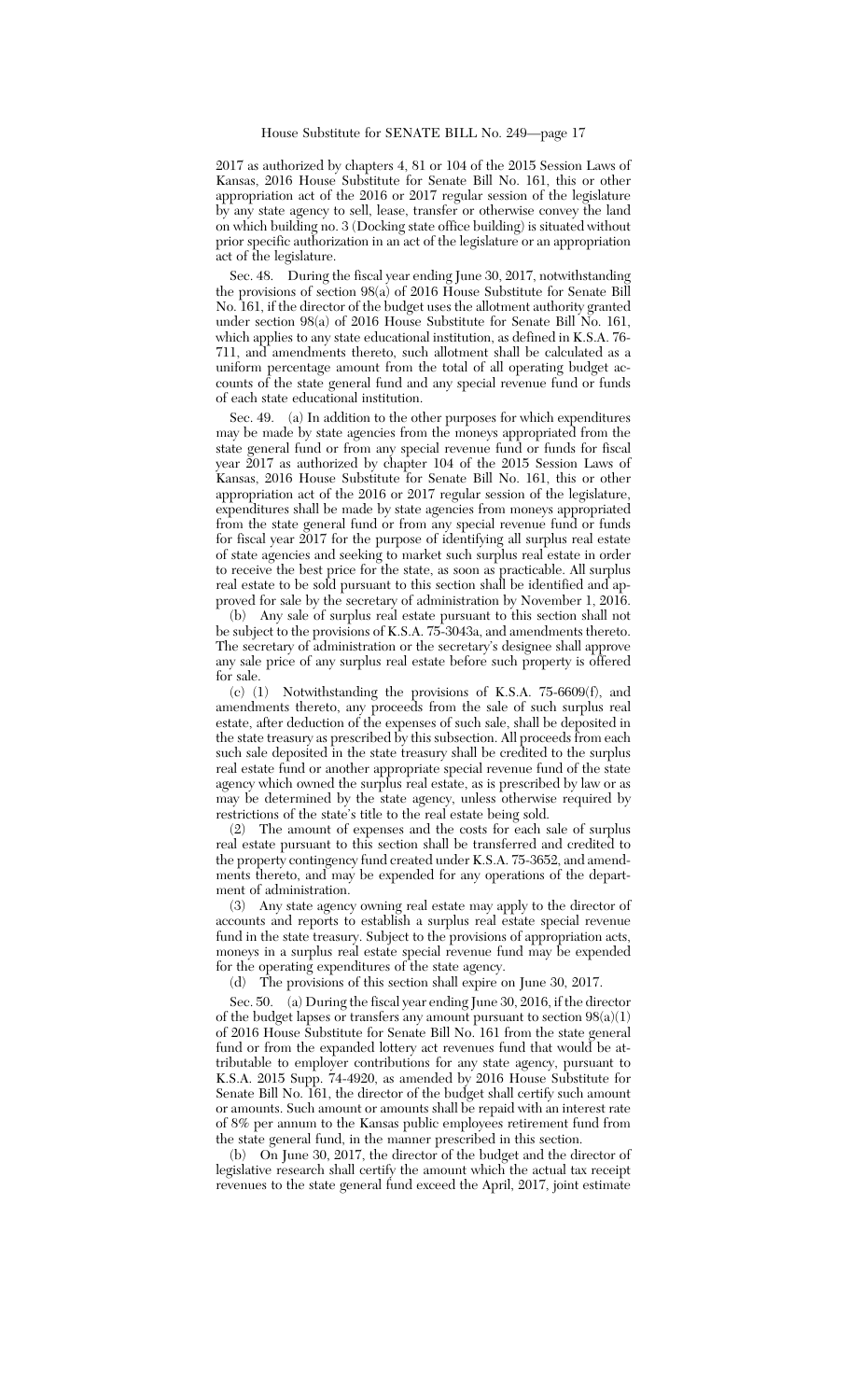of revenue pursuant to K.S.A. 75-6701, and amendments thereto. Upon receipt of such certification, the director of accounts and reports shall transfer such certified amount from the state general fund to the Kansas public employees retirement fund to repay the amount lapsed or transferred pursuant to subsection (a), including any interest payments.

(c) If any amounts remain to be repaid from the amount lapsed or transferred pursuant to subsection (a), including any interest payments, on June 30, 2017, notwithstanding the provisions of K.S.A. 38-2102, and amendments thereto, or any other statute, the director of the budget and the director of legislative research shall certify the amount of moneys received by the state pursuant to the tobacco litigation settlement agreements entered into by the attorney general on behalf of the state of Kansas, or pursuant to any judgment rendered, regarding the litigation against tobacco industry companies and related entities which are in excess of all expenditures or transfers that have been made from the Kansas endowment for youth fund, as provided by law in the fiscal year ending June 30, 2017. Upon receipt of such certification, the director of accounts and reports shall transfer such certified amount from the state general fund to the Kansas public employees retirement fund to repay the amount lapsed or transferred pursuant to subsection (a), including any interest payments.

(d) If any amounts remain to be repaid from the amount lapsed or transferred pursuant to subsection (a), including any interest payments, on June 30, 2018, the director of the budget and the director of legislative research shall certify the amount which the actual tax receipt revenues to the state general fund exceed the April, 2018, joint estimate of revenue pursuant to K.S.A. 75-6701, and amendments thereto. Upon receipt of such certification, the director of accounts and reports shall transfer such certified amount from the state general fund to the Kansas public employees retirement fund to repay the amount lapsed or transferred pursuant to subsection (a), including any interest payments.

(e) If any amounts remain to be repaid from the amount lapsed or transferred pursuant to subsection (a), including any interest payments, on June 30, 2018, notwithstanding the provisions of K.S.A. 38-2102, and amendments thereto, or any other statute, the director of the budget and the director of legislative research shall certify the amount of moneys received by the state pursuant to the tobacco litigation settlement agreements entered into by the attorney general on behalf of the state of Kansas, or pursuant to any judgment rendered, regarding the litigation against tobacco industry companies and related entities which are in excess of all expenditures or transfers that have been made from the Kansas endowment for youth fund, as provided by law in the fiscal year ending June 30, 2018. Upon receipt of such certification, the director of accounts and reports shall transfer such certified amount from the Kansas endowment for youth fund to the Kansas public employees retirement fund to repay the amount lapsed or transferred pursuant to subsection (a), including any interest payments.

(f) If any amounts remain to be repaid from the amount lapsed or transferred pursuant to subsection (a), including any interest payments, on June 30, 2018, after the transfers pursuant to subsections  $(\tilde{b})$  through (e) have been made from the state general fund to the Kansas public employees retirement fund, the director of the budget and the director of legislative research shall certify the remaining amount to be repaid from the amount lapsed or transferred pursuant to subsection (a), including any interest payments. Upon receipt of such certification, the director of accounts and reports shall transfer such certified amount from the state general fund to the Kansas public employees retirement fund.

Sec. 51. K.S.A. 2015 Supp. 74-4914d, as amended by section 106 of House Substitute for Senate Bill No. 161, is hereby amended to read as follows: 74-4914d. (1) Any additional cost resulting from the normal retirement date and retirement before such normal retirement date for security officers as provided in K.S.A. 74-4914c, and amendments thereto, and disability benefits as provided in K.S.A. 74-4914e, and amendments thereto, shall be added to the employer rate of contribution for the department of corrections as otherwise determined under K.S.A. 74-4920, and amendments thereto, except that the employer rate of contribution for the department of corrections including any such additional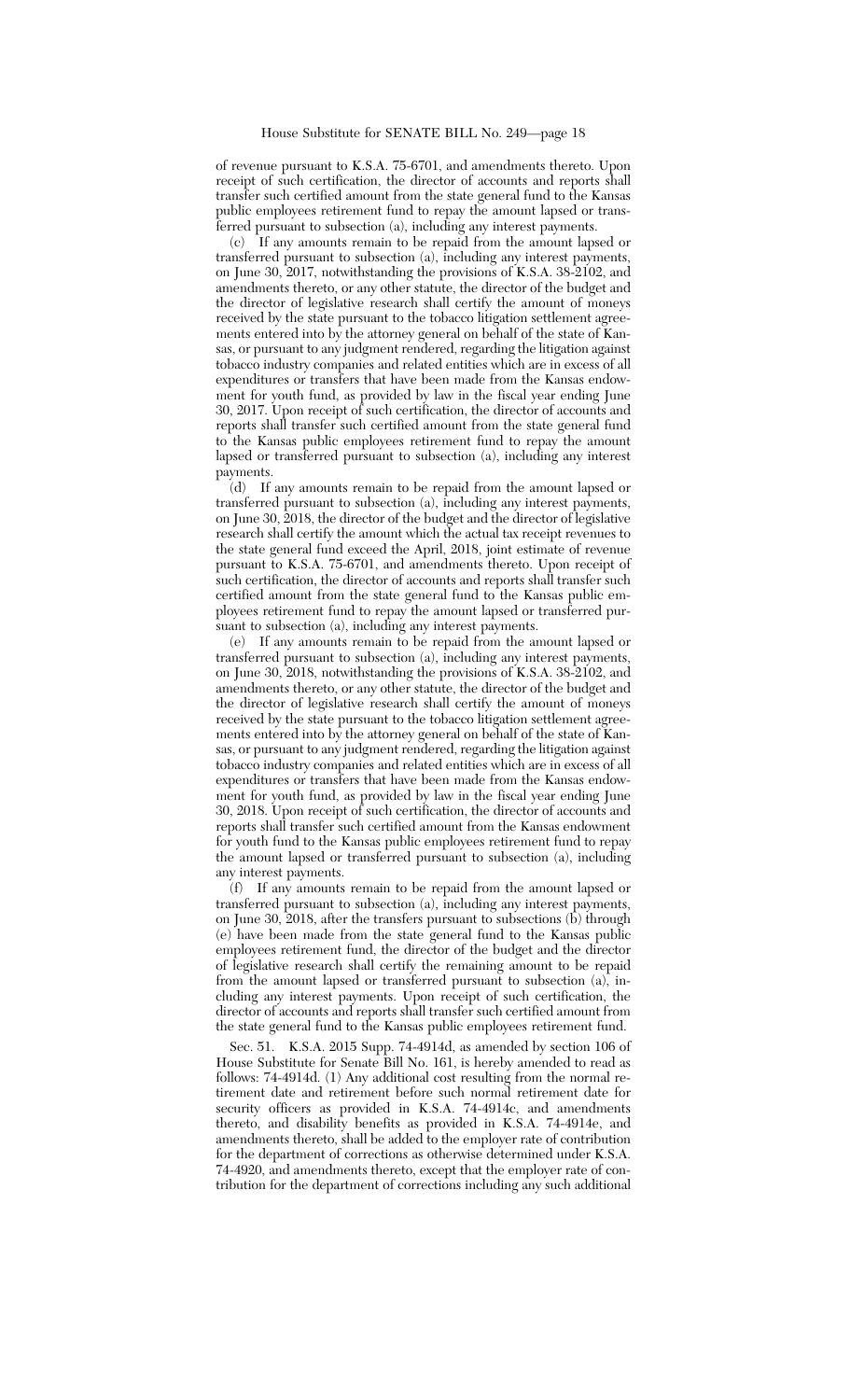#### House Substitute for SENATE BILL No. 249—page 19

cost added to such employer rate of contribution pursuant to this section shall in no event exceed the employer rate of contribution for the department of corrections for the immediately preceding fiscal year by more than the following amounts expressed as a percentage of compensation upon which security officers contribute during the period: (a) For the fiscal year commencing in calendar years 2010 through 2012, an amount not to exceed more than 0.6% of the amount of the immediately preceding fiscal year; (b) for the fiscal year commencing in calendar year 2013, an amount not to exceed more than 0.9% of the amount of the immediately preceding fiscal year; (c) for the fiscal year commencing in calendar year 2014, an amount not to exceed more than 1% of the amount of the immediately preceding fiscal year; (d) for the fiscal year commencing in calendar year 2015, the employer rate of contribution shall be  $10.91\%$ ,  $e$ xcept as provided by K.S.A. 74-4920(17), and amendments thereto;  $(e)$ for the fiscal year commencing in calendar year 2016, the employer rate of contribution shall be  $10.\overline{81\%}$ , except as provided by  $\overline{K.S.A. 74}$  $4920(18)$ , and amendments thereto; and  $(f)$  in each subsequent calendar year, an amount not to exceed more than 1.2% of the amount of the immediately preceding fiscal year, to be calculated as if no certification is made reducing or increasing the rate of employer contribution as provided in K.S.A. 74-4920(17) or (18), and amendments thereto *without regard to transfers made pursuant to section 50 of this act*. As used in this section, "capitalized interest" means interest payments on the bonds that are prefunded or financed from bond proceeds as part of the issue for a specified period of time in order to offset one or more initial debt service payments.

Sec. 52. K.S.A. 2015 Supp. 74-4920, as amended by section 107 of House Substitute for Senate Bill No. 161, is hereby amended to read as follows: 74-4920. (1) (a) Upon the basis of each annual actuarial valuation and appraisal as provided for in K.S.A. 74-4908(3)(a), and amendments thereto, the board shall certify, on or before July 15 of each year, to the division of the budget in the case of the state and to the agent for each other participating employer an actuarially determined estimate of the rate of contribution which will be required, together with all accumulated contributions and other assets of the system, to be paid by each such participating employer to pay all liabilities which shall exist or accrue under the system, including amortization of the actuarial accrued liability as determined by the board. The board shall determine the actuarial cost method to be used in annual actuarial valuations, to determine the employer contribution rates that shall be certified by the board. Such certified rate of contribution, amortization methods and periods and actuarial cost method shall be based on the standards set forth in K.S.A. 74- 4908(3)(a), and amendments thereto, and shall not be based on any other purpose outside of the needs of the system.

(b) (i) For employers affiliating on and after January 1, 1999, upon the basis of an annual actuarial valuation and appraisal of the system conducted in the manner provided for in K.S.A. 74-4908, and amendments thereto, the board shall certify, on or before July 15 of each year to each such employer an actuarially determined estimate of the rate of contribution which shall be required to be paid by each such employer to pay all of the liabilities which shall accrue under the system from and after the entry date as determined by the board, upon recommendation of the actuary. Such rate shall be termed the employer's participating service contribution and shall be uniform for all participating employers. Such additional liability shall be amortized as determined by the board. For all participating employers described in this section, the board shall determine the actuarial cost method to be used in annual actuarial valuations to determine the employer contribution rates that shall be certified by the board.

(ii) The board shall determine for each such employer separately an amount sufficient to amortize all liabilities for prior service costs which shall have accrued at the time of entry into the system. On the basis of such determination the board shall annually certify to each such employer separately an actuarially determined estimate of the rate of contribution which shall be required to be paid by that employer to pay all of the liabilities for such prior service costs. Such rate shall be termed the employer's prior service contribution.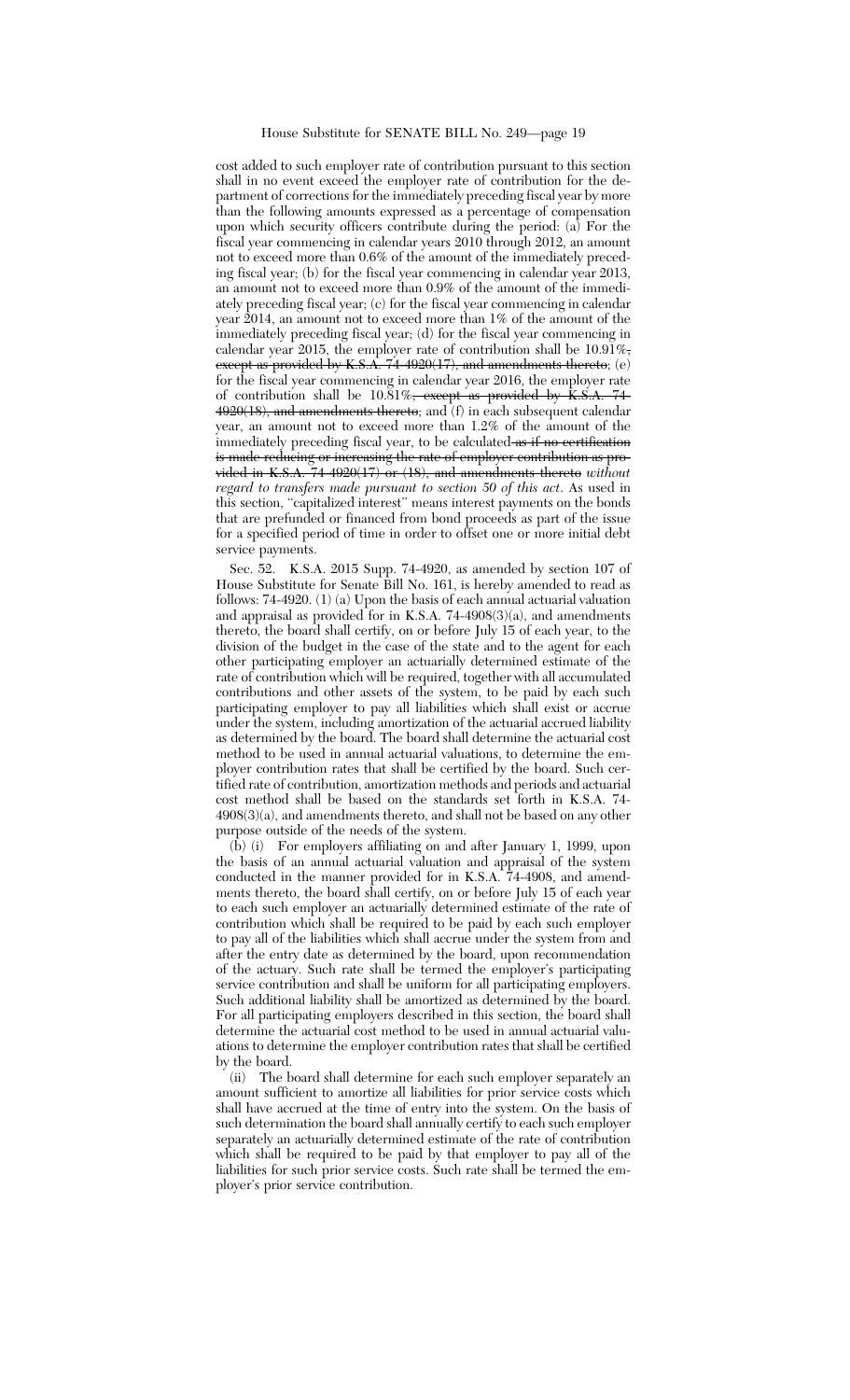(2) The division of the budget and the governor shall include in the budget and in the budget request for appropriations for personal services the sum required to satisfy the state's obligation under this act as certified by the board and shall present the same to the legislature for allowance and appropriation.

(3) Each other participating employer shall appropriate and pay to the system a sum sufficient to satisfy the obligation under this act as certified by the board.

(4) Each participating employer is hereby authorized to pay the employer's contribution from the same fund that the compensation for which such contribution is made is paid from or from any other funds available to it for such purpose. Each political subdivision, other than an instrumentality of the state, which is by law authorized to levy taxes for other purposes, may levy annually at the time of its levy of taxes, a tax which may be in addition to all other taxes authorized by law for the purpose of making its contributions under this act and, in the case of cities and counties, to pay a portion of the principal and interest on bonds issued under the authority of K.S.A. 12-1774, and amendments thereto, by cities located in the county, which tax, together with any other fund available, shall be sufficient to enable it to make such contribution. In lieu of levying the tax authorized in this subsection, any taxing subdivision may pay such costs from any employee benefits contribution fund established pursuant to K.S.A. 12-16,102, and amendments thereto. Each participating employer which is not by law authorized to levy taxes as described above, but which prepares a budget for its expenses for the ensuing year and presents the same to a governing body which is authorized by law to levy taxes as described above, may include in its budget an amount sufficient to make its contributions under this act which may be in addition to all other taxes authorized by law. Such governing body to which the budget is submitted for approval, may levy a tax sufficient to allow the participating employer to make its contributions under this act, which tax, together with any other fund available, shall be sufficient to enable the participating employer to make the contributions required by this act.

(5) (a) The rate of contribution certified to a participating employer as provided in this section shall apply during the fiscal year of the participating employer which begins in the second calendar year following the year of the actuarial valuation.

(b) (i) Except as specifically provided in this section, for fiscal years commencing in calendar year 1996 and in each subsequent calendar year, the rate of contribution certified to the state of Kansas shall in no event exceed the state's contribution rate for the immediately preceding fiscal year by more than 0.2% of the amount of compensation upon which members contribute during the period.

(ii) Except as specifically provided in this subsection, for the fiscal years commencing in the following calendar years, the rate of contribution certified to the state of Kansas and to the participating employers under K.S.A. 74-4931, and amendments thereto, shall in no event exceed the state's contribution rate for the immediately preceding fiscal year by more than the following amounts expressed as a percentage of compensation upon which members contribute during the period: (A) For the fiscal year commencing in calendar years 2010 through 2012, an amount not to exceed more than 0.6% of the amount of the immediately preceding fiscal year; (B) for the fiscal year commencing in calendar year 2013, an amount not to exceed more than 0.9% of the amount of the immediately preceding fiscal year; (C) for the fiscal year commencing in calendar year 2014, an amount not to exceed more than 1% of the amount of the immediately preceding fiscal year; (D) for the fiscal year commencing in calendar year 2015, the employer rate of contribution shall be 10.91%, except as provided by subsection (17); (E) for the fiscal year commencing in calendar year 2016, the employer rate of contribution shall be 10.81%, except as provided by subsection (18); and (F) in each subsequent calendar year, an amount not to exceed more than 1.2% of the amount of the immediately preceding fiscal year to be calculated as if no certification is made reducing or increasing the rate of employer contribution as provided in subsection (17) or (18) *without regard to transfers made pursuant to section 50 of this act*. As used in this subsection, ''capitalized interest'' means interest payments on the bonds that are pre-funded or financed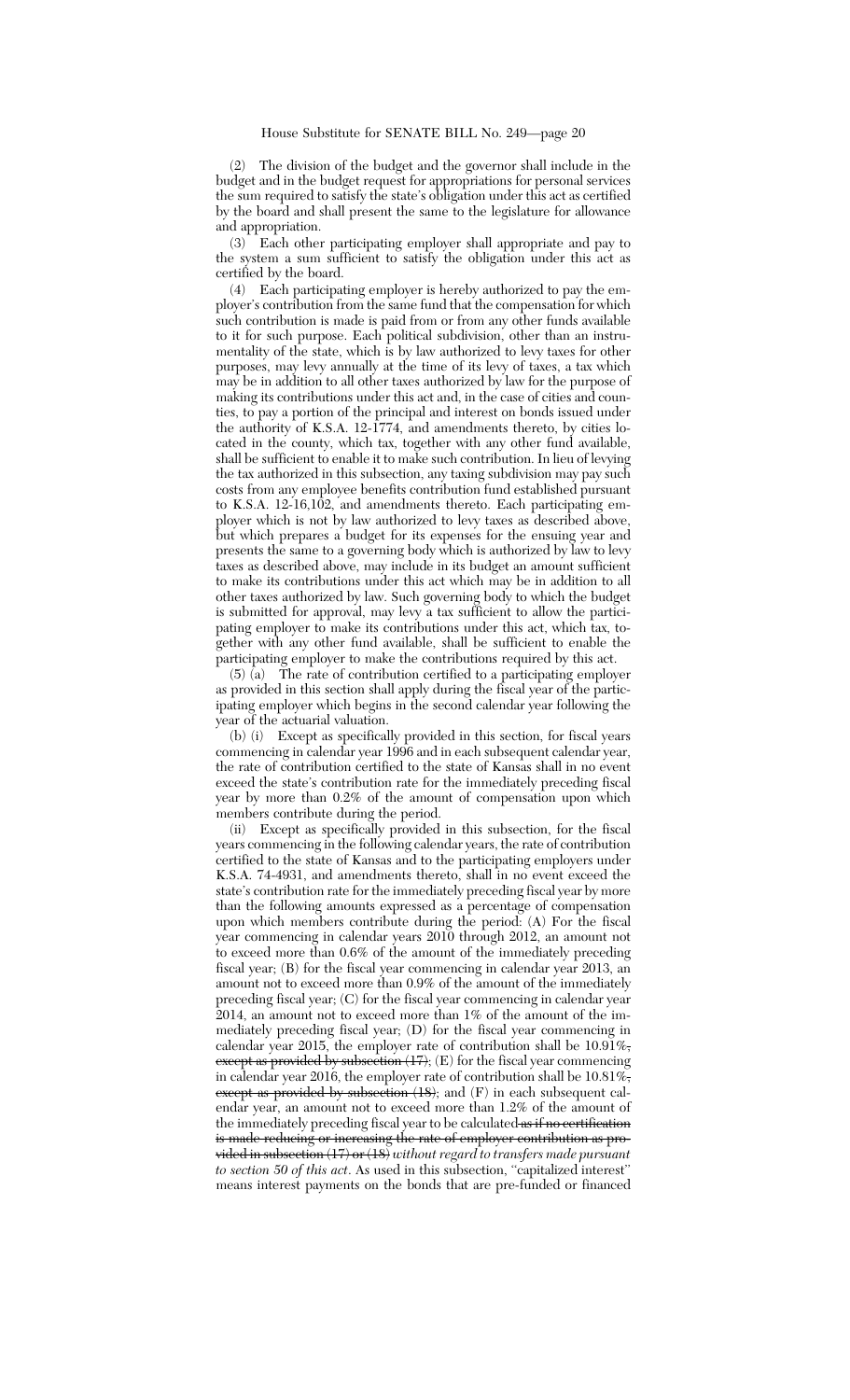from bond proceeds as part of the issue for a specified period of time in order to offset one or more initial debt service payments.

(iii) Except as specifically provided in this section, for fiscal years commencing in calendar year 1997 and in each subsequent calendar year, the rate of contribution certified to participating employers other than the state of Kansas shall in no event exceed such participating employer's contribution rate for the immediately preceding fiscal year by more than 0.15% of the amount of compensation upon which members contribute during the period.

(iv) Except as specifically provided in this subsection, for the fiscal years commencing in the following calendar years, the rate of contribution certified to participating employers other than the state of Kansas shall in no event exceed the contribution rate for such employers for the immediately preceding fiscal year by more than the following amounts expressed as a percentage of compensation upon which members contribute during the period: (A) For the fiscal year commencing in calendar years 2010 through 2013, an amount not to exceed more than 0.6% of the amount of the immediately preceding fiscal year; (B) for the fiscal year commencing in calendar year 2014, an amount not to exceed more than 0.9% of the amount of the immediately preceding fiscal year; (C) for the fiscal year commencing in calendar year 2015, an amount not to exceed more than 1% of the amount of the immediately preceding fiscal year; (D) for the fiscal year commencing in calendar year 2016, an amount not to exceed more than 1.1% of the amount of the immediately preceding fiscal year; and  $(E)$  for the fiscal year commencing in calendar year 2017 and in each subsequent calendar year, an amount not to exceed more than 1.2% of the amount of the immediately preceding fiscal year.

(v) As part of the annual actuarial valuation, there shall be a separate employer rate of contribution calculated for the state of Kansas, a separate employer rate of contribution calculated for participating employers under K.S.A. 74-4931, and amendments thereto, a combined employer rate of contribution calculated for the state of Kansas and participating employers under K.S.A. 74-4931, and amendments thereto, and a separate employer rate of contribution calculated for all other participating employers.

(vi) There shall be a combined employer rate of contribution certified to the state of Kansas and participating employers under K.S.A. 74-4931, and amendments thereto. There shall be a separate employer rate of contribution certified to all other participating employers.

(vii) If the combined employer rate of contribution calculated for the state of Kansas and participating employers under K.S.A. 74-4931, and amendments thereto, is greater than the separate employer rate of contribution for the state of Kansas, the difference in the two rates applied to the actual payroll of the state of Kansas for the applicable fiscal year shall be calculated. This amount shall be certified by the board for deposit as additional employer contributions to the retirement benefit accumulation reserve for the participating employers under K.S.A. 74-4931, and amendments thereto.

(6) The actuarial cost of any legislation enacted in the 1994 session of the Kansas legislature will be included in the June 30, 1994, actuarial valuation in determining contribution rates for participating employers.

The actuarial cost of the provisions of K.S.A. 74-4950i, and amendments thereto, will be included in the June 30, 1998, actuarial valuation in determining contribution rates for participating employers. The actuarial accrued liability incurred for the provisions of K.S.A. 74- 4950i, and amendments thereto, shall be amortized over 15 years.

(8) Except as otherwise provided by law, the actuarial cost of any legislation enacted by the Kansas legislature, except the actuarial cost of K.S.A. 74-49,114a, and amendments thereto, shall be in addition to the employer contribution rates certified for the employer contribution rate in the fiscal year immediately following such enactment. Such actuarial cost shall be determined by the qualified actuary employed or retained by the system pursuant to K.S.A. 74-4908, and amendments thereto, and reported to the system and the joint committee on pensions, investments and benefits.

(9) Notwithstanding the provisions of subsection (8), the actuarial cost of the provisions of K.S.A. 74-49,109 et seq., and amendments thereto, shall be first reflected in employer contribution rates effective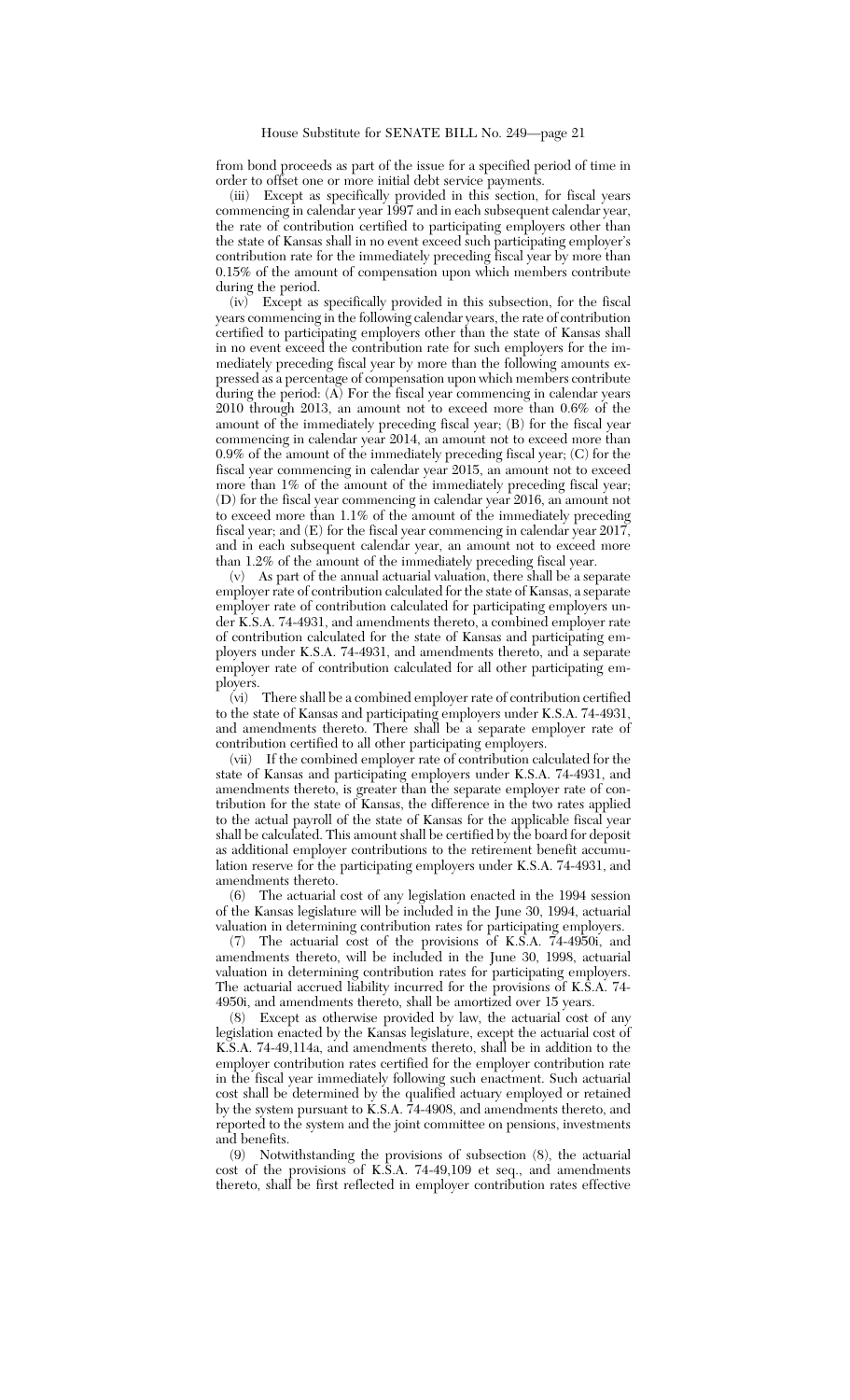with the first day of the first payroll period for the fiscal year 2005. The actuarial accrued liability incurred for the provisions of K.S.A. 74-49,109 et seq., and amendments thereto, shall be amortized over 10 years.

(10) The cost of the postretirement benefit payment provided pursuant to the provisions of  $\tilde{K}$ .S.A. 2015 Supp. 74-49,114b, and amendments thereto, for retirants other than local retirants as described in subsection (11) or insured disability benefit recipients shall be paid in the fiscal year commencing on July 1, 2007.

(11) The actuarial accrued liability incurred for the provisions of K.S.A. 2015 Supp. 74-49,114b, and amendments thereto, for the KPERS local group and retirants who were employees of local employers which affiliated with the Kansas police and firemen's retirement system shall be amortized over 10 years.

(12) The cost of the postretirement benefit payment provided pursuant to the provisions of K.S.A. 2015 Supp. 74-49,114c, and amendments thereto, for retirants other than local retirants as described in subsection (13) or insured disability benefit recipients shall be paid in the fiscal year commencing on July 1, 2008.

(13) The actuarial accrued liability incurred for the provisions of K.S.A. 2015 Supp. 74-49,114c, and amendments thereto, for the KPERS local group and retirants who were employees of local employers which affiliated with the Kansas police and firemen's retirement system shall be amortized over 10 years.

(14) The board with the advice of the actuary may fix the contribution rates for participating employers joining the system after one year from the first entry date or for employers who exercise the option contained in K.S.A. 74-4912, and amendments thereto, at rates different from the rate fixed for employers joining within one year of the first entry date.

(15) Employer contributions shall in no way be limited by any other act which now or in the future establishes or limits the compensation of any member.

(16) Notwithstanding any provision of law to the contrary, each participating employer shall remit quarterly, or as the board may otherwise provide, all employee deductions and required employer contributions to the executive director for credit to the Kansas public employees retirement fund within three days after the end of the period covered by the remittance by electronic funds transfer. Remittances of such deductions and contributions received after such date are delinquent. Delinquent payments due under this subsection shall be subject to interest at the rate established for interest on judgments under K.S.A. 16-204(a), and amendments thereto. At the request of the board, delinquent payments which are due or interest owed on such payments, or both, may be deducted from any other moneys payable to such employer by any department or agency of the state.

On and after the effective date of this act, during the fiscal year ending June 30, 2016, if the director of the budget lapses or transfers any amount from the state general fund or from any special revenue fund or funds that would be attributable to employer contributions for any state agency pursuant to section  $98(a)(1)$  of this act, the director of the budget shall certify such amount or amounts and transmit such certification to the board. Upon receipt of such certification, the board shall certify the employer rate of contribution for the state of Kansas and participating employers under K.S.A. 74-4931, and amendments thereto, for the fiscal year ending June 30, 2016, at 10.91% minus a percentage of compensation that corresponds to the dollar amount certified by the director of the budget pursuant to this subsection.

(18) On July 1, 2016, if the director of the budget lapsed or transferred any amount from the state general fund or from any special revenue fund or funds that would be attributable to employer contributions for any state agency during the fiscal year ending June 30, 2016, pursuant to section  $98(a)(1)$  of this act, the board shall certify the employer rate of contribution for the state of Kansas and participating employers under K.S.A. 74-4931, and amendments thereto, for the first quarter of the fiscal year ending June 30, 2017, at 10.81% plus a percentage of compensation that corresponds to four times the dollar amount, plus 8%, certified by the director of the budget pursuant to subsection (17). For the final three quarters of the fiscal year ending June 30, 2017, the board shall certify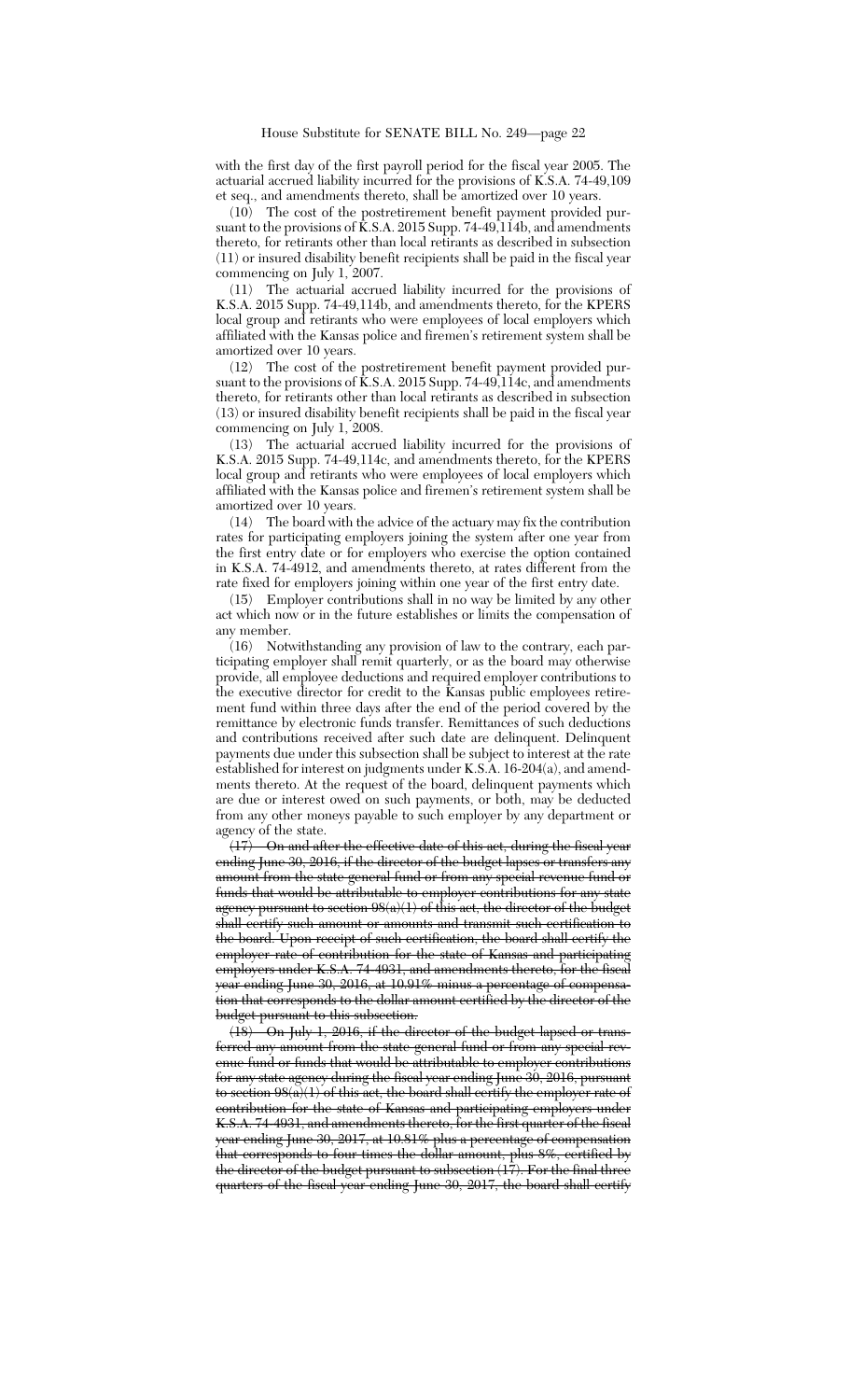the employer rate of contribution for the state of Kansas and participating employers under K.S.A. 74-4931, and amendments thereto, at 10.81%.

(19) An amount of money corresponding to the employer rate of contribution for the state of Kansas and participating employers under K.S.A. 74-4931, and amendments thereto, for the first quarter of the fiscal year ending June 30, 2017, established in subsection (18) shall be paid by the state of Kansas and participating employers under K.S.A. 74-4931, and amendments thereto, to the Kansas public employees retirement fund on or before September 30, 2016.

Sec. 53. K.S.A. 2015 Supp. 74-99b34, as amended by section 109 of 2016 House Substitute for Senate Bill No. 161, is hereby amended to read as follows: 74-99b34. (a) The bioscience development and investment fund is hereby created. The bioscience development and investment fund shall not be a part of the state treasury and the funds in the bioscience development and investment fund shall belong exclusively to the authority.

(b) Distributions from the bioscience development and investment fund shall be for the exclusive benefit of the authority, under the control of the board and used to fulfill the purpose, powers and duties of the authority pursuant to the provisions of K.S.A. 2015 Supp. 74-99b01 et seq., and amendments thereto.

(c) The secretary of revenue and the authority shall establish the base year taxation for all bioscience companies and state universities. The secretary of revenue, the authority and the board of regents shall establish the number of bioscience employees associated with state universities and report annually and determine the increase from the taxation base annually. The secretary of revenue and the authority may consider any verifiable evidence, including, but not limited to, the NAICS code assigned or recorded by the department of labor for companies with employees in Kansas, when determining which companies should be classified as bioscience companies.

(d) (1) Except as provided in subsection (d)(2), (d)(3), (h), (i) or (j), for a period of 15 years from the effective date of this act, the state treasurer shall pay annually 95% of withholding above the base, as certified by the secretary of revenue, upon Kansas wages paid by bioscience employees to the bioscience development and investment fund. Such payments shall be reconciled annually. On or before the 10th day of each month, the director of accounts and reports shall transfer from the state general fund to the bioscience development and investment fund interest earnings based on:<br>(A) The average

The average daily balance of moneys in the bioscience development and investment fund for the preceding month; and

(B) the net earnings rate of the pooled money investment portfolio for the preceding month.

(2) (A) For fiscal year 2016, fiscal year 2017 and fiscal year 2018, the first \$1,000,000 that the secretary of revenue certifies to the state treasurer of the annual 95% of withholding above the base, upon Kansas wages paid by bioscience employees, shall be transferred by the director of accounts and reports from the state general fund to the following: The center of innovation for biomaterials in orthopaedic research — Wichita state university fund.

(B) There is hereby established in the state treasury the center of innovation for biomaterials in orthopaedic research — Wichita state university fund which shall be administered by Wichita state university. All moneys credited to the fund shall be used for research and development. All expenditures from the center of innovation for biomaterials in orthopaedic research — Wichita state university fund shall be made in accordance with appropriation acts and upon warrants of the director of accounts and reports issued pursuant to expenditures approved by the president of Wichita state university or by the person or persons designated by the president of Wichita state university.

(3) (A) For fiscal year 2016, fiscal year 2017 and fiscal year 2018, the next \$5,000,000 that the secretary of revenue certifies to the state treasurer of the annual 95% of withholding above the base, upon Kansas wages paid by bioscience employees above the first \$1,000,000 certified pursuant to subsection  $(d)(2)(A)$ , shall be transferred by the director of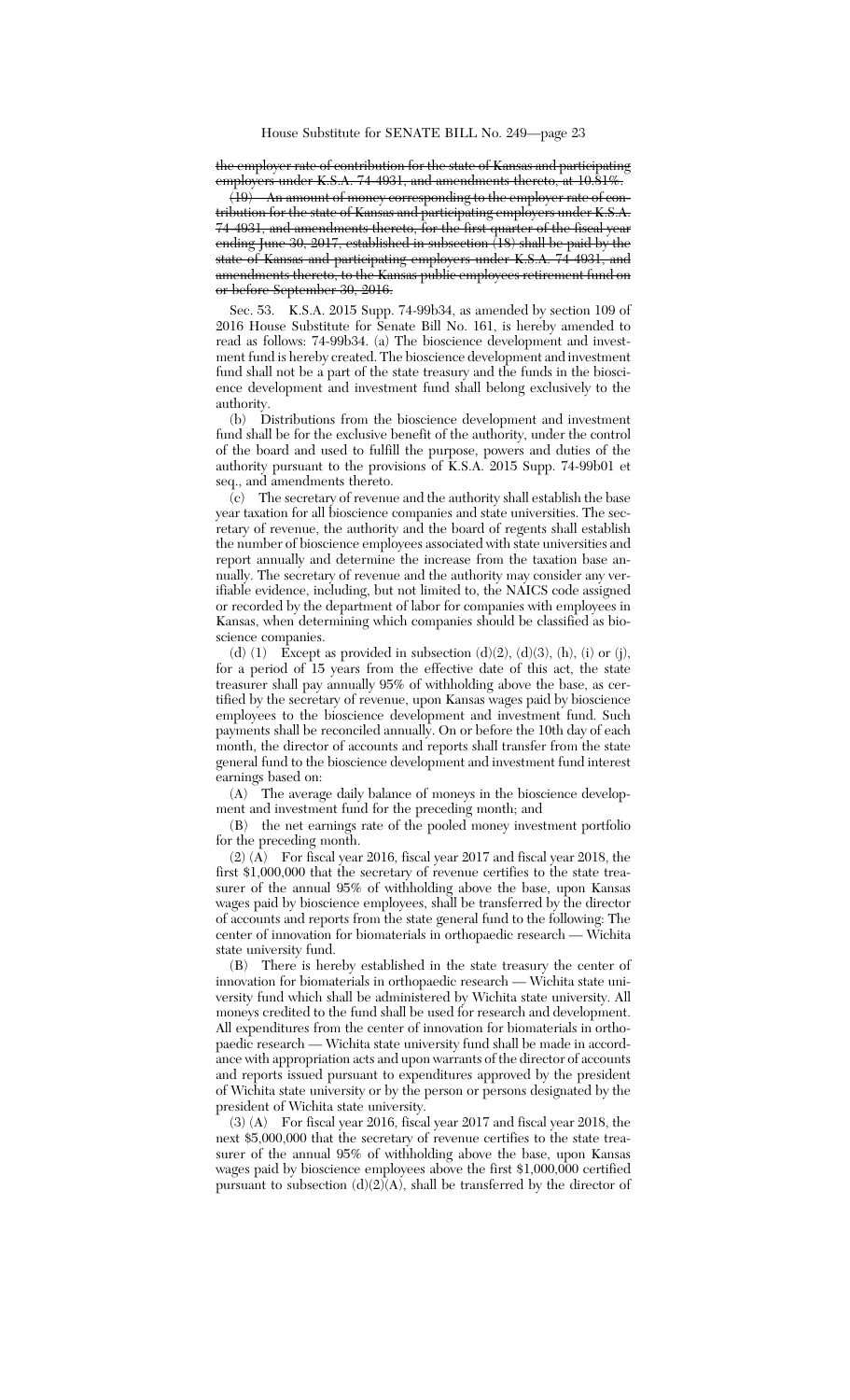accounts and reports from the state general fund to the following: The national bio agro-defense facility fund at Kansas state university.

(B) There is hereby established in the state treasury the national bio agro-defense facility fund which shall be administered by Kansas state university in accordance with the strategic plan adopted by the governor's national bio agro-defense facility steering committee. All moneys credited to the fund shall be used in accordance with the governor's national bio agro-defense facility steering committee's plan with the approval of the president of Kansas state university. All expenditures from the national bio agro-defense facility fund shall be made in accordance with appropriation acts and upon warrants of the director of accounts and reports issued pursuant to expenditures approved by the steering committee and the president of Kansas state university or by the person or persons designated by the president of Kansas state university.

(e) The cumulative amounts of funds paid by the state treasurer to the bioscience development and investment fund shall not exceed \$581,800,000.

(f) The division of post audit is hereby authorized to conduct a post audit in accordance with the provisions of the legislative post audit act, K.S.A. 46-1106 et seq., and amendments thereto.

(g) At the direction of the authority, the fund may be held in the custody of and invested by the state treasurer, provided that the bioscience development and investment fund shall at all times be accounted for in a separate report from all other funds of the authority and the state.

(h) During the fiscal year ending June 30, 2016, the aggregate amount that is directed to be transferred from the state general fund to the bioscience development and investment fund pursuant to subsection (d)(1) plus interest earnings pursuant to subsection (d)(1) shall not exceed \$8,000,000 *\$6,997,663* for such fiscal year.

(i) During the fiscal year ending June 30, 2017, the aggregate amount that is directed to be transferred from the state general fund to the bioscience development and investment fund pursuant to subsection  $(d)(1)$ plus interest earnings pursuant to subsection  $(d)(1)$  shall not exceed \$6,000,000 for such fiscal year.

(j) During the fiscal year ending June 30, 2018, the aggregate amount that is directed to be transferred from the state general fund to the bioscience development and investment fund pursuant to subsection (d)(1) plus interest earnings pursuant to subsection (d)(1) shall not exceed \$6,000,000 for such fiscal year.

Sec. 54. K.S.A. 2015 Supp. 74-4914d, as amended by section 106 of House Substitute for Senate Bill No. 161, 74-4920, as amended by section 107 of 2016 House Substitute for Senate Bill No. 161, and 74-99b34, as amended by section 109 of 2016 House Substitute for Senate Bill No. 161, are hereby repealed.

Sec. 55. *Severability.* If any provision or clause of this act or application thereof to any person or circumstances is held invalid, such invalidity shall not affect other provisions or applications of this act which can be given effect without the invalid provision or application, and to this end the provisions of this act are declared to be severable.

Sec. 56. *Appeals to exceed expenditure limitations.* (a) Upon written application to the governor and approval of the state finance council, expenditures from special revenue funds may exceed the amounts specified in this act.

(b) This section shall not apply to the expanded lottery act revenues fund, the state economic development initiatives fund, the children's initiatives fund, the state water plan fund or the Kansas endowment for youth fund, or to any account of any such funds.

Sec. 57. *Savings*. (a) Any unencumbered balance as of June 30, 2016, in any special revenue fund, or account thereof, of any state agency named in chapter 4, 81 or 104 of the 2015 Session Laws of Kansas, 2016 House Substitute for Senate Bill No. 161 or this act which is not otherwise specifically appropriated or limited for fiscal year 2017 by chapter 4, 81 or 104 of the 2015 Session Laws of Kansas, 2016 House Substitute for Senate Bill No. 161, this act or any other appropriation act of the 2016 regular session of the legislature, is hereby appropriated for the fiscal year ending June 30, 2017, for the same use and purpose as the same was heretofore appropriated.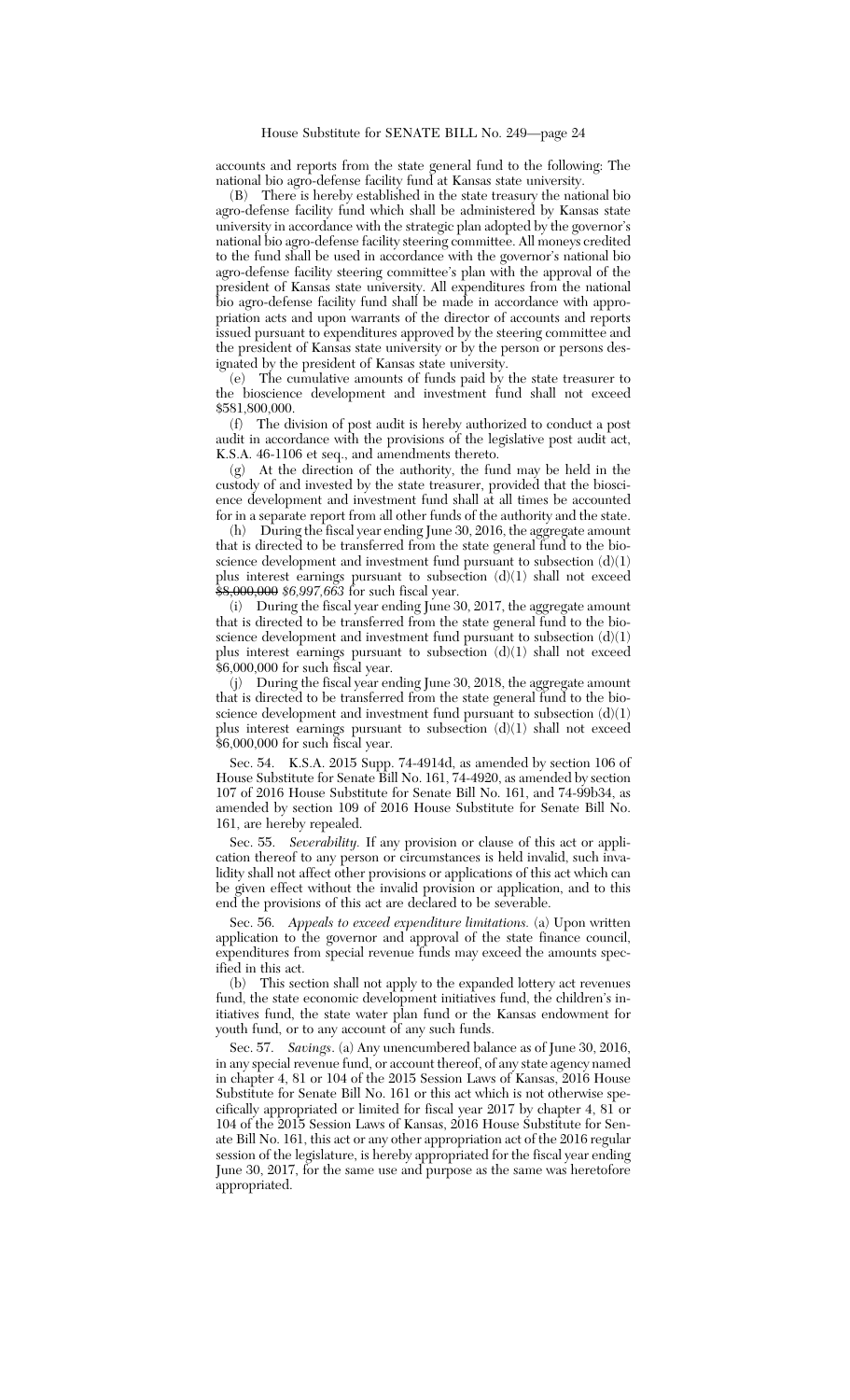(b) This section shall not apply to the expanded lottery act revenues fund, the state economic development initiatives fund, the children's initiatives fund, the state water plan fund, the Kansas endowment for youth fund, the Kansas educational building fund, the state institutions building fund, or the correctional institutions building fund, or to any account of any of such funds.

Sec. 58. (a) During the fiscal year ending June 30, 2017, all moneys which are lawfully credited to and available in any bond special revenue fund, which are not otherwise specifically appropriated or limited by chapter 4, 81 or 104 of the 2015 Session Laws of Kansas, 2016 House Substitute for Senate Bill No. 161, this act or other appropriation act of the 2016 regular session of the legislature, are hereby appropriated for the fiscal year ending June 30, 2017, for the state agency for which the bond special revenue fund was established for the purposes authorized by law for expenditures from such bond special revenue fund.

(b) As used in this section, ''bond special revenue fund'' means any special revenue fund or account thereof established in the state treasury prior to or on or after the effective date of this act for the deposit of the proceeds of bonds issued by the Kansas development finance authority, for the payment of debt service for bonds issued by the Kansas development finance authority, or for any related purpose in accordance with applicable bond covenants.

Sec. 59. *Federal grants.* (a) During the fiscal year ending June 30, 2017, each federal grant or other federal receipt which is received by a state agency named in chapter 4, 81 or 104 of the 2015 Session Laws of Kansas, 2016 House Substitute for Senate Bill No. 161 or this act and which is not otherwise appropriated to that state agency for fiscal year 2017 by chapter 4, 81 or 104 of the 2015 Session Laws of Kansas, 2016 House Substitute for Senate Bill No. 161, this act or other appropriation act of the 2016 regular session of the legislature, is hereby appropriated for fiscal year 2017 for that state agency for the purpose set forth in such federal grant or receipt, except that no expenditure shall be made from and no obligation shall be incurred against any such federal grant or other federal receipt, which has not been previously appropriated or reappropriated or approved for expenditure by the governor, for fiscal year 2017, until the governor has authorized the state agency to make expenditures from such federal grant or other federal receipt for fiscal year 2017.

(b) In addition to the other purposes for which expenditures may be made by any state agency which is named in chapter  $\overline{4}$ , 81 or 104 of the 2015 Session Laws of Kansas, 2016 House Substitute for Senate Bill No. 161 or this act and which is not otherwise authorized by law to apply for and receive federal grants, expenditures may be made by such state agency from moneys appropriated for fiscal year 2017 by chapter 4, 81 or 104 of the 2015 Session Laws of Kansas, 2016 House Substitute for Senate Bill No. 161, this act or any other appropriation act of the 2016 regular session of the legislature to apply for and receive federal grants during fiscal year 2017, which federal grants are hereby authorized to be applied for and received by such state agencies: *Provided,* That no expenditure shall be made from and no obligation shall be incurred against any such federal grant or other federal receipt, which has not been previously appropriated or reappropriated or approved for expenditure by the governor, until the governor has authorized the state agency to make expenditures therefrom.

Sec. 60. (a) Any correctional institutions building fund appropriation heretofore appropriated to any state agency named in chapter 4, 81 or 104 of the 2015 Session Laws of Kansas, 2016 House Substitute for Senate Bill No. 161, this act or other appropriation act of the 2016 regular session of the legislature, and having an unencumbered balance as of June 30, 2016, in excess of \$100 is hereby reappropriated for the fiscal year ending June 30, 2017, for the same uses and purposes as originally appropriated unless specific provision is made for lapsing such appropriation.<br> $(b)$ 

This section shall not apply to the unencumbered balance in any account of the correctional institutions building fund that was encumbered for any fiscal year commencing prior to July 1, 2015.

Sec. 61. (a) Any Kansas educational building fund appropriation heretofore appropriated to any institution named in chapter 4, 81 or 104 of